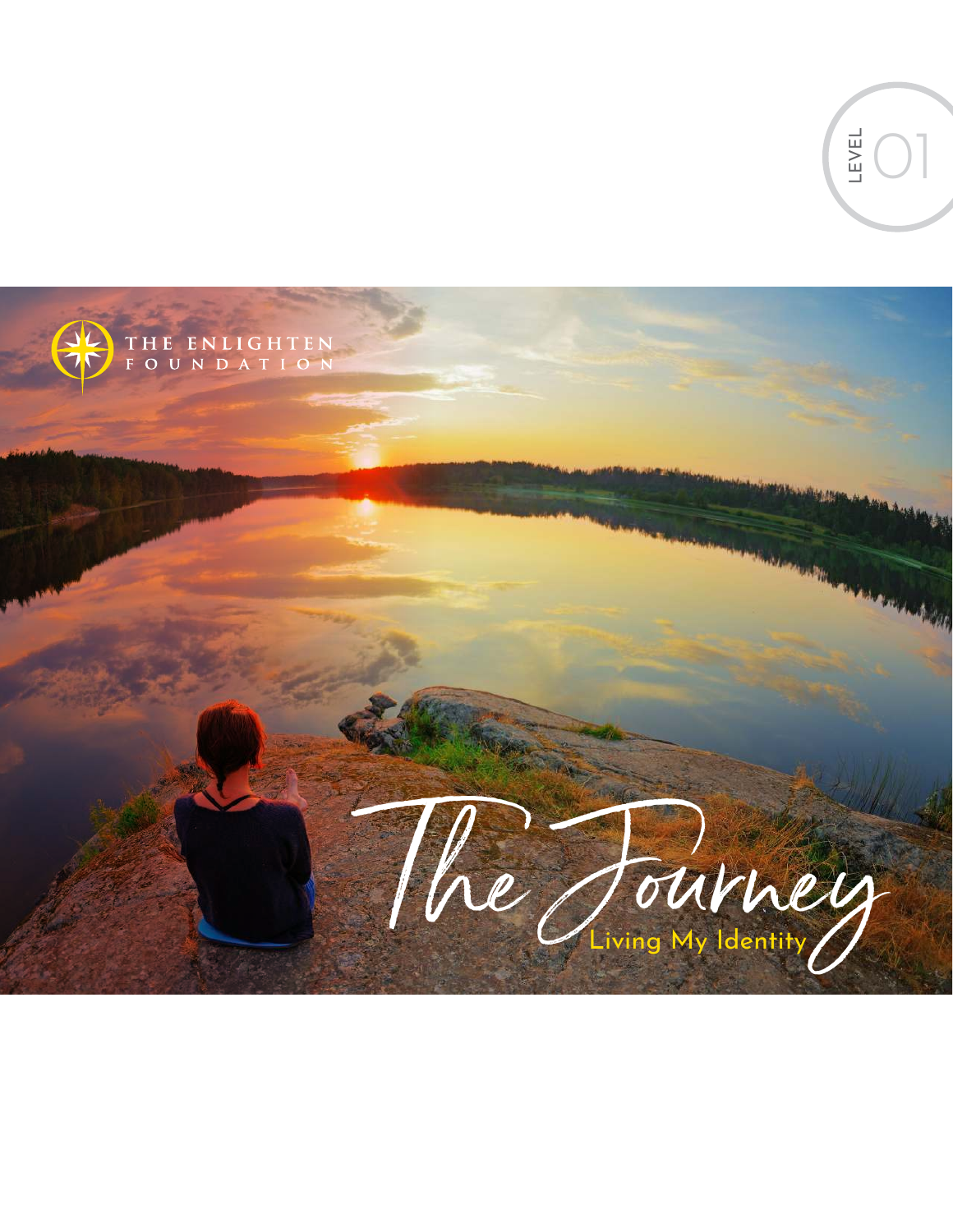

#### Who Are You?

As we travel down the road of life, our many roles and responsibilities can easily distract us from who we really are. As women, we often absorb ourselves so completely into our everyday roles that our true selves become lost or ignored. In our journey to understand our unique purpose before God, we need to recognize the biblical truth about our identity, as well as the wonderful, individual characteristics that make up who we are.



**"Spiritual identity means we are not what we do or what people say about us. And we are not what we have. We are the beloved sons and daughters of God." — Henri Nouwen** 



### Taking My First Step

Choose three roles you are experiencing in your life today and draw or describe who you are in these roles. Bring your drawing or description to your Journey group.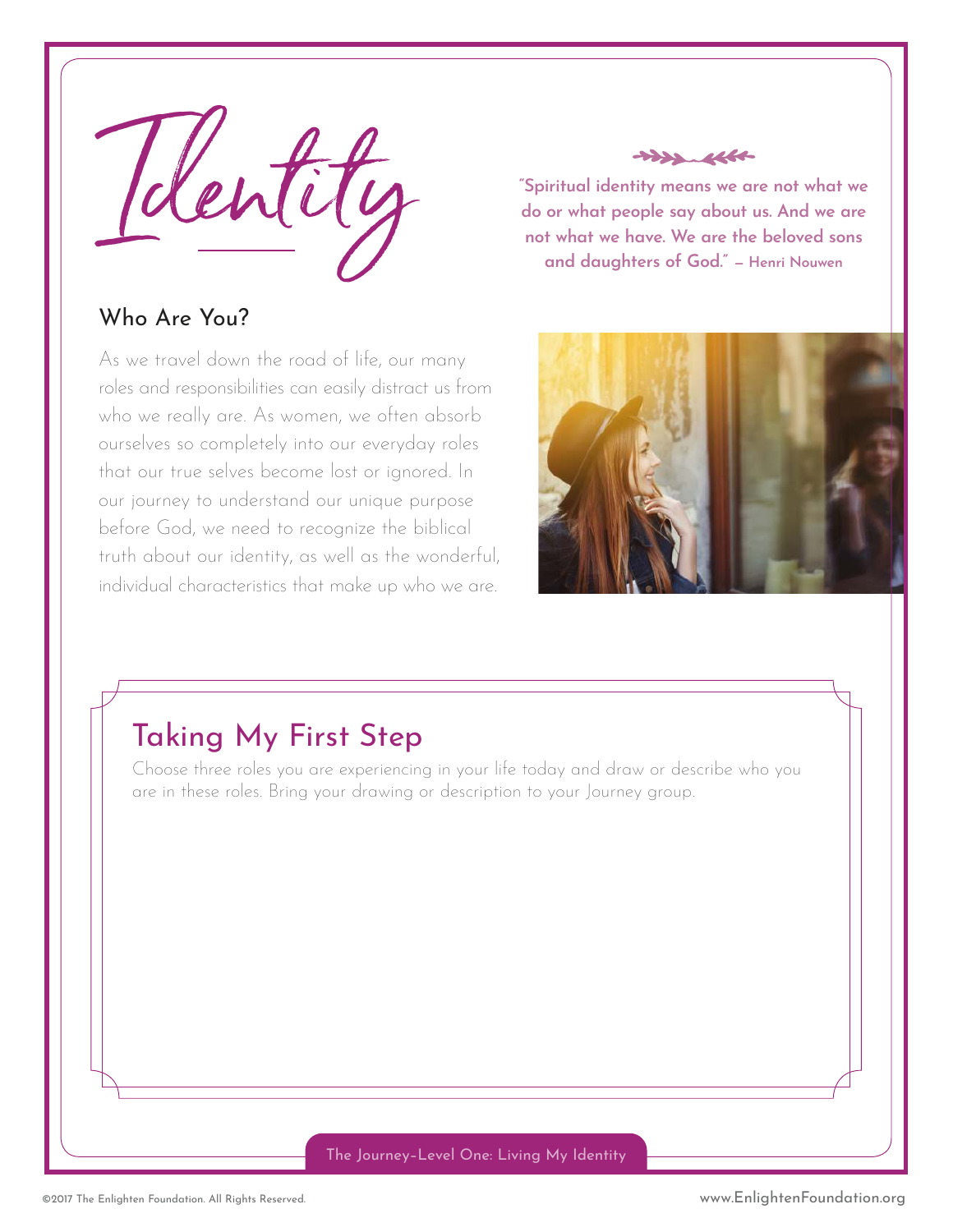

### Pausing to Ponder

1. When you look at how you described yourself in each of the three roles, what qualities make you feel most alive or bring you the most joy?

2. What other interests or passions do you have that weren't mentioned in your three roles?

3. If you were to step outside of all your current roles, what words would you use to describe who you are?

4. What does the Bible say about your identity? Read the verses in Scripture Says for some ideas. Write down the verse that most applies to you in your Traveler's Log.

5. Do you feel like you are able to live your true identity in each of your current roles? Why or why not?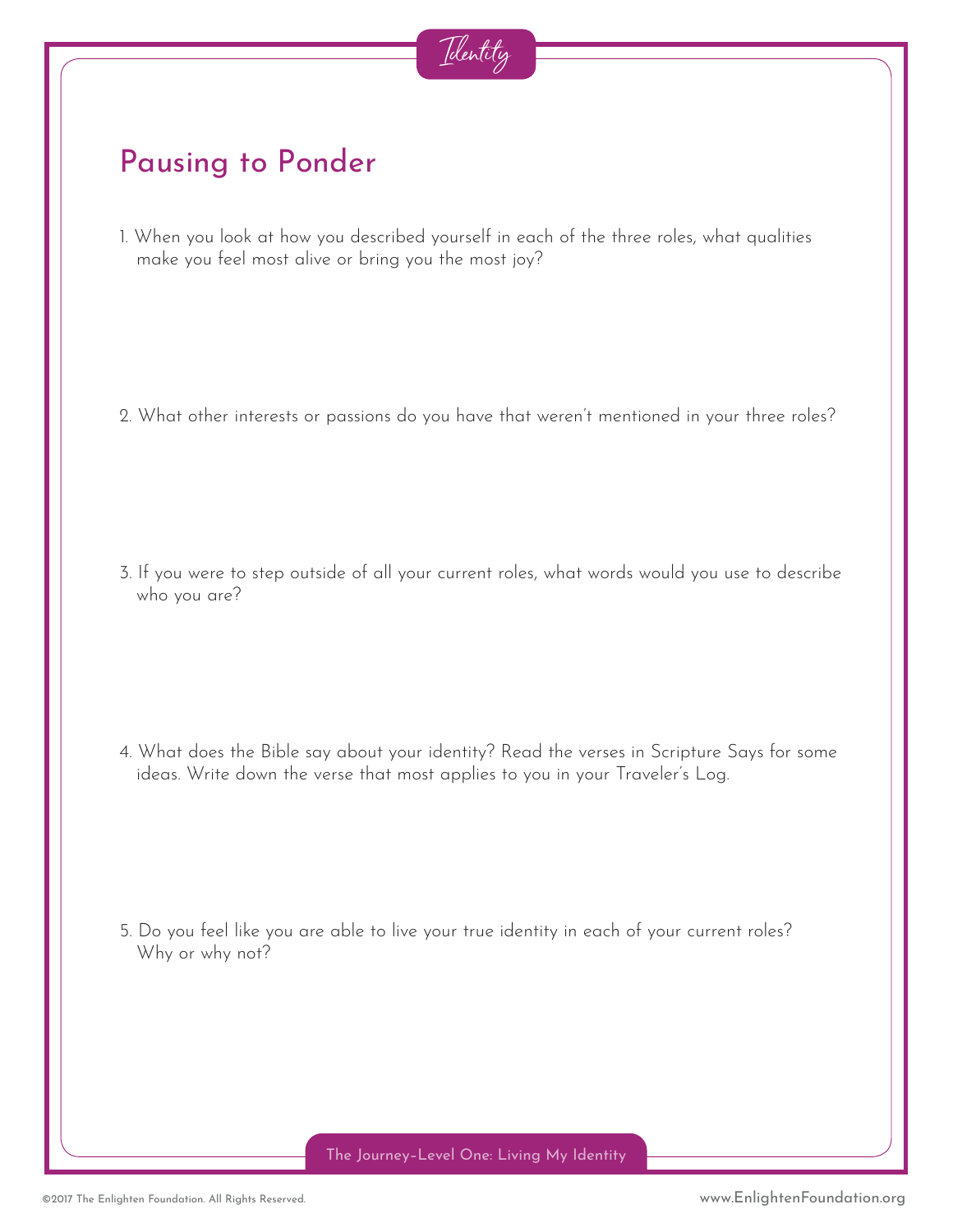

#### Christ My Compass **Janet George**

 **"Therefore, if anyone is in Christ, the new creation has come: The old has gone, the new is here!" – 2 Corinthians 5:17**

The Bible says that followers of Jesus have a new identity. We are a new creation, no longer slaves to the sins that used to define us. Consider these aspects of your new identity in Christ:

#### **1. One in Christ**

**"There is neither Jew nor Gentile, neither slave nor free, nor is there male and female, for you are all one in Christ Jesus." – Galatians 3:28** 

In the days of the New Testament, women were viewed as being inferior to men, but Jesus always treated women with dignity and respect. He broke the patriarchal norms of his time. He spoke to women in public, relied on their financial support, taught them theology, and chose women to announce the greatest event in all of history: his resurrection! Because of Jesus' example and offer of redemption, men and women are equally valuable and should be equal participants in the new-covenant community.

What does it mean to you to be "one in Christ Jesus" with all the other followers of Christ?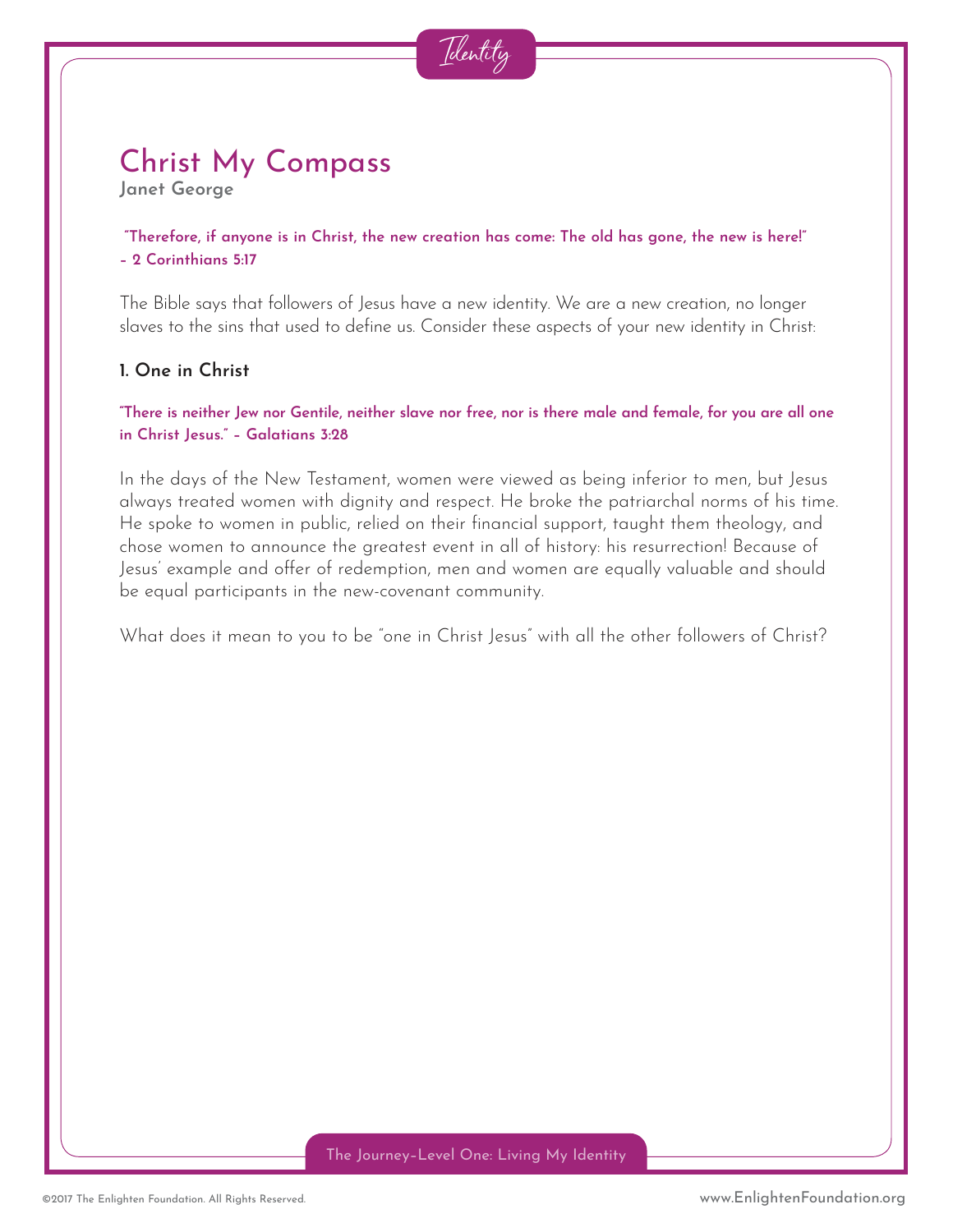

#### Christ My Compass continued **Janet George**

#### **2. Ambassador of the King**

**"We are therefore Christ's ambassadors, as though God were making his appeal through us. We implore you on Christ's behalf: Be reconciled to God." – 2 Corinthians 5:20** 

An ambassador is a diplomatic official of the highest rank, sent by one sovereign or state to another as its resident representative.

What privileges and responsibilities do you have as an appointed representative of Christ to the world?

#### **3. Essential Part of the Body of Christ**

**"Just as a body, though one, has many parts, but all its many parts form one body, so it is with Christ. But in fact, God has placed the parts in the body, every one of them, just as he wanted them to be. The eye cannot say to the hand, 'I don't need you!' And the head cannot say to the feet, 'I don't need you!' On the contrary, those parts of the body that seem to be weaker are indispensable. Now you are the body of Christ, and each one of you is a part of it." – 1 Corinthians 12:12, 18, 21-22, 27** 

The Bible says you are an indispensable part of the body of Christ. How does this make you feel? What might be some of your roles or contributions?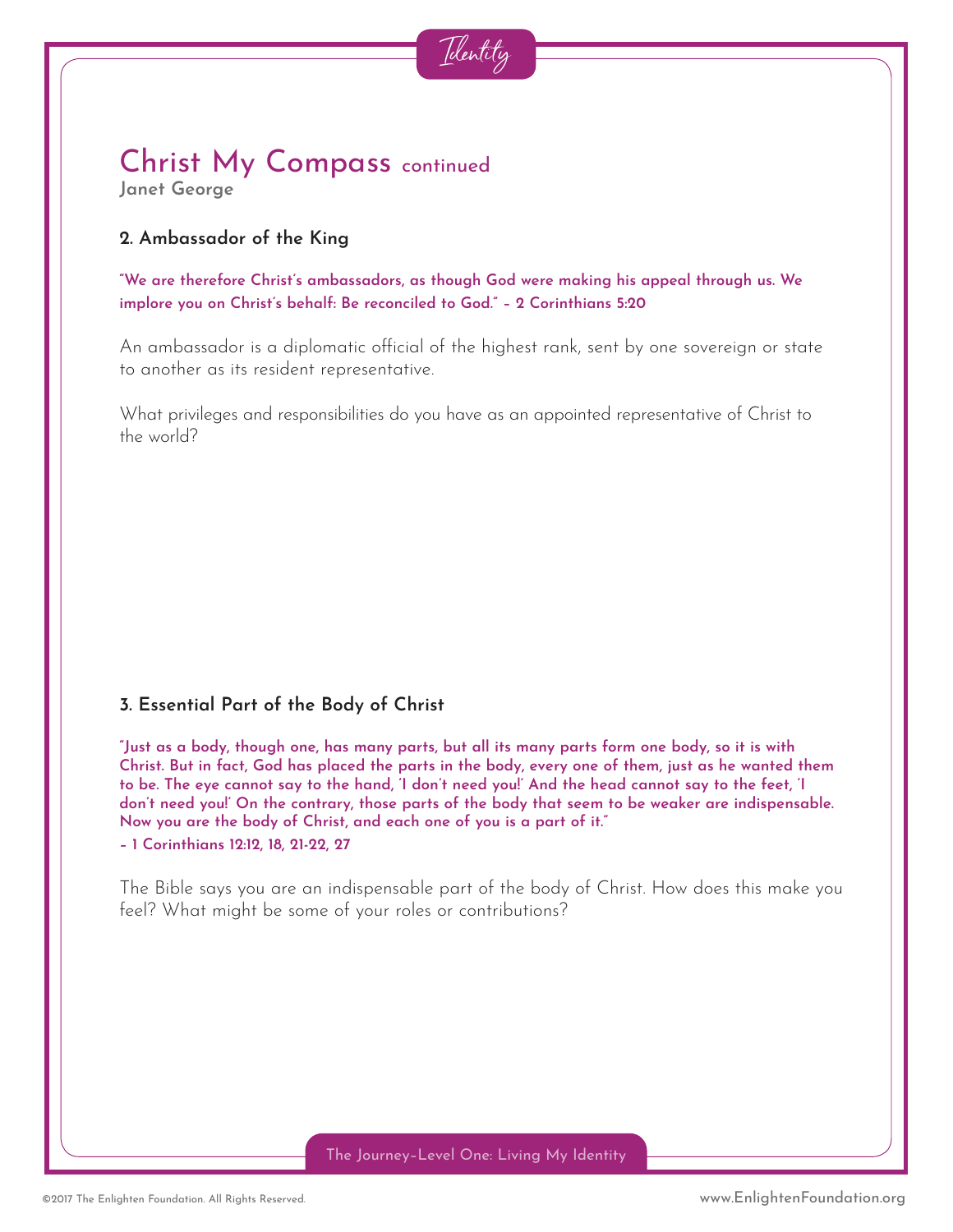

### Following My Heart

1. What three aspects of your identity or personality do you feel most comfortable with?

2. Why are these traits important to you?

3. Are there any barriers keeping you from bringing these aspects of your identity into your current roles? If so, how might you overcome these obstacles?

4. How might you use these unique traits to contribute to God's work?

Stop & Pray: Ask for God's truth about your value and worth to find a firm foundation in your heart, and pray that this truth would set you free from all other standards of measuring your value.

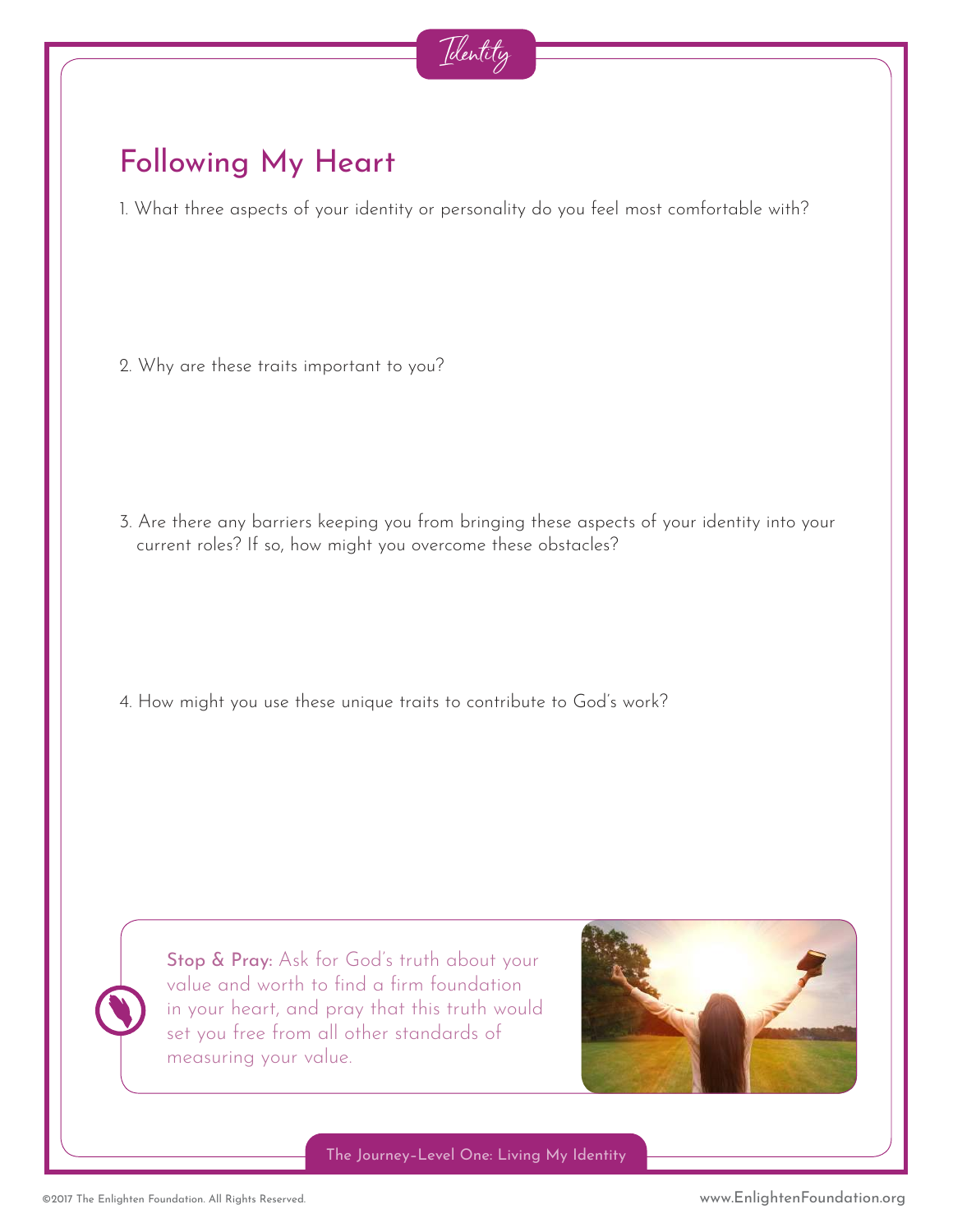

### **Stepping Stones**

I claim these three unique aspects of who I am:

I am

I am

I am

### Linking Arm in Arm

The Journey is about looking from the inside out, about knowing yourself and then actively participating in the world.

1. How do you see yourself working alongside other women in your community?

2. How do you see yourself working alongside other women and their families globally?

3. Name two women in your community you would like to know better.

#### **REFLECTION**

- 1. Read "Who I Am in Christ" (Addendum 1) slowly and prayerfully.
- 2. Which verse(s) speaks most significantly to you regarding who you are in Christ?
- 3. Write your reflections in your Traveler's Log.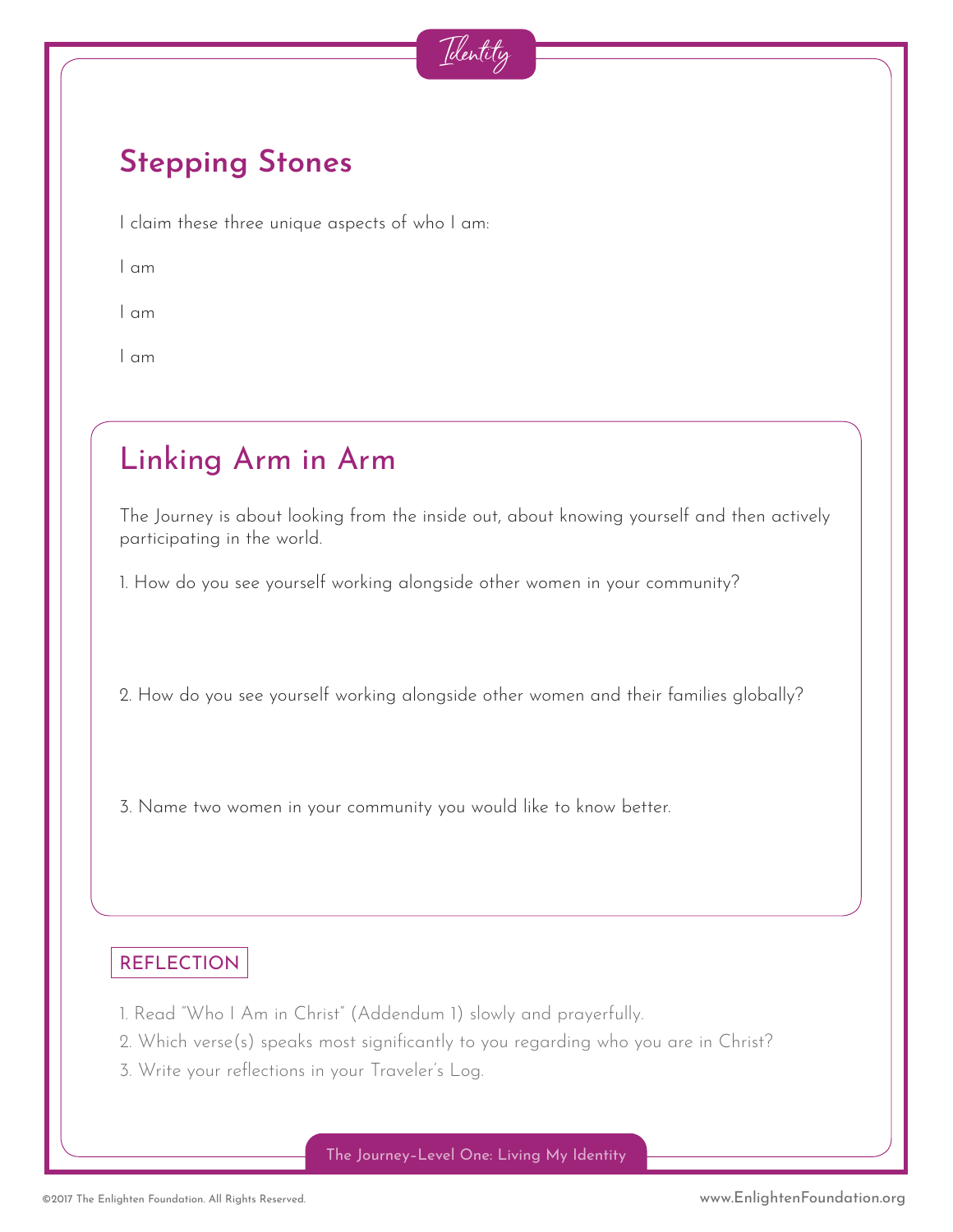### Scripture Says

 $+222.4660$ 

"So God created humankind in his own image, in the image of God he created them; male and female he created them"

(Genesis 1:27)

 $+222.4660$ 

"Yet you, Lord, are our Father. We are the clay, you are the potter; we are all the work of your hand." (Isaiah 64:8)

 $+222.466+$ 

"I no longer call you servants, because a servant does not know his master's business. Instead, I have called you friends, for everything that I learned from my Father I have made known to you."

(John 15:15)

 $+222.4660$ 

"Therefore, as God's chosen people, holy and dearly loved, clothe yourselves with compassion, kindness, humility, gentleness and patience."

(Colossians 3:12)

 $+222.4664$ 

Identity

"As you come to him, the living Stone – rejected by humans but chosen by God and precious to him – you also, like living stones, are being built into a spiritual house to be a holy priesthood, offering spiritual sacrifices acceptable to God through Jesus Christ."

(1 Peter 2:4-5)

The Journey–Level One: Living My Identity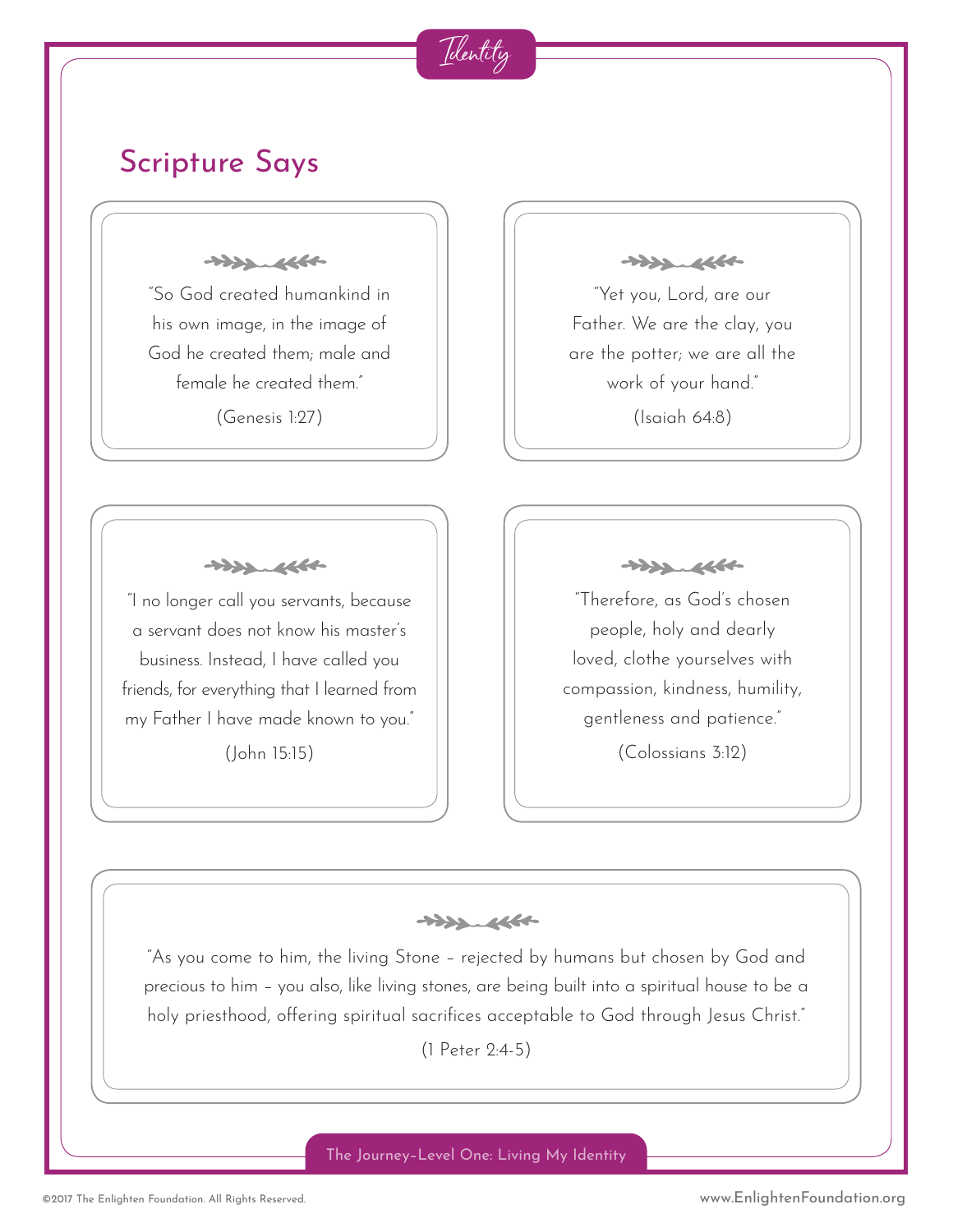#### **ADDENDUM #1**

Identity

#### Who I Am in Christ

I am God's child for I am born again of the incorruptible seed of the Word of God which lives and abides forever — 1 Peter 1:23

I am forgiven all my sins and washed in the Blood — Ephesians 1:7

I am a new creature — 2 Corinthians 5:17

I am the temple of the Holy Spirit — 1 Corinthians 6:19

I am delivered from the power of darkness and transformed into God's Kingdom — Colossians 1:13

I am redeemed from the curse of the law — Galatians 3:1

I am strong in the Lord — Ephesians 6:10

I am holy and without blame before Him —Ephesians 1:4

I am accepted in Christ — Ephesians 1:5-6

I am blessed — Deuteronomy 28:1-14

I am a saint

— Romans 1:6

I am qualified to share in His inheritance — Colossians 1:12

I am the head and not the tail

— Deuteronomy 28:13

I am above only and not beneath

— Deuteronomy 28:13

I am victorious

— Revelation 21:7

I am dead to sin

— Romans 6:2, 11

I am elect — Colossians 3:12



I am loved with an everlasting love — Jeremiah 31:3

I am established to the end — 1 Corinthians 1:8

I am set free — John 8:31-32

I am circumcised with the circumcision made without hands — Colossians 2:11

I am crucified with Christ — Galatians 2:20

I am alive with Christ — Ephesians 2:5

I am raised up with Christ and seated in heavenly places — Colossians 2:12

I am a dearly loved child of God — Ephesians 5:1

I am the light of the world — Matthew 5:14

I am the salt of the earth — Matthew 5:13

The Journey–Level One: Living My Identity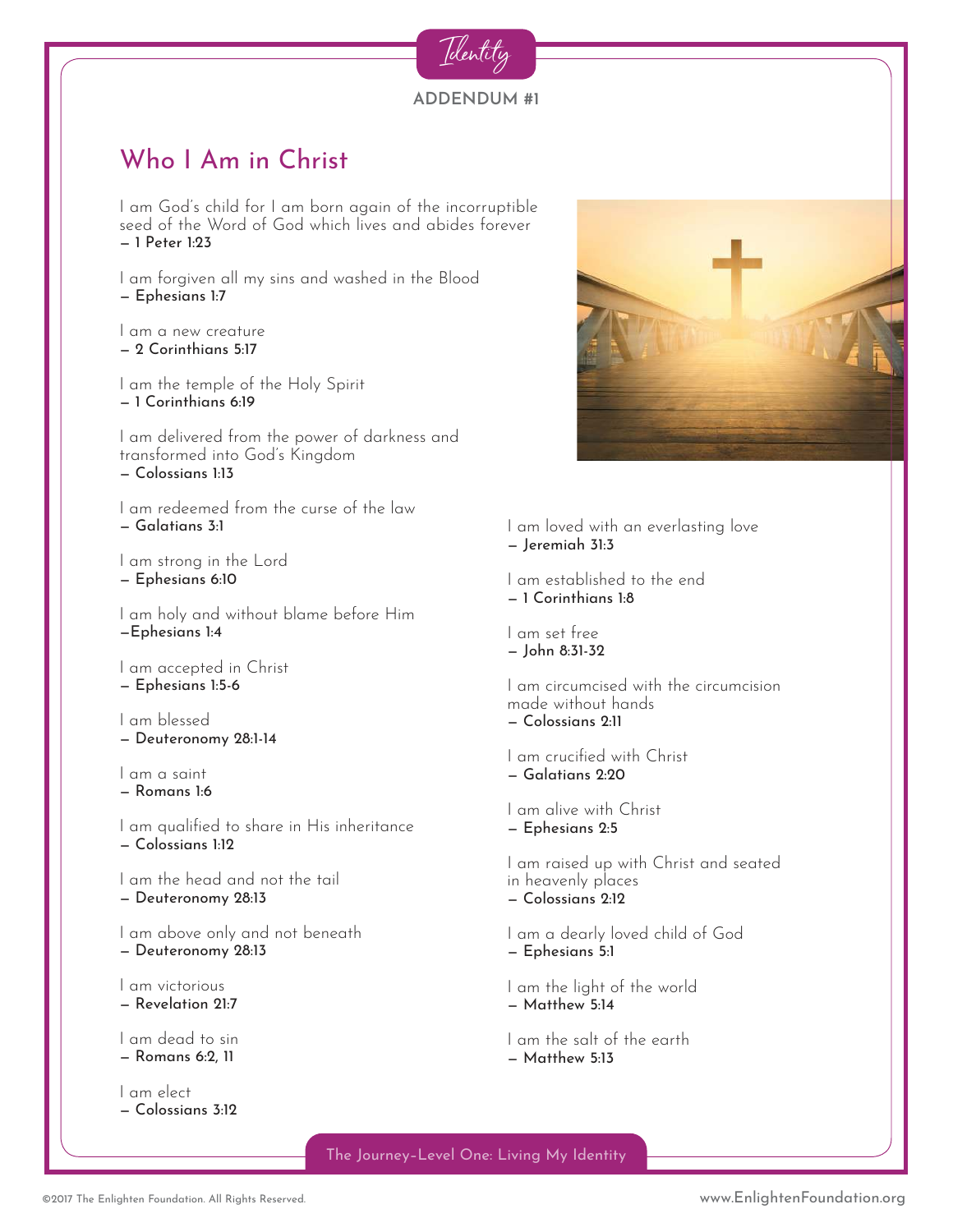

I am called of God — 2 Timothy 1:9

I am brought near by the Blood of Christ — Ephesians 2:13

I am more than a conqueror — Romans 8:37

I am in Christ Jesus by His doing — 1 Corinthians 1:30

I am an ambassador of Christ — 2 Corinthians 5:20

I am beloved of God — 1 Thessalonians 1:4

I am the firstfruits among His creation — James 1:18

I am born of God, and the evil one does not touch me — 1 John 5:18

I am a joint heir with Christ — Romans 8:17

I am reconciled to God — 2 Corinthians 5:18

I am overtaken with blessings — Deuteronomy 28:2

I am healed by the wounds of Jesus — 1 Peter 2:24

I am a fellow citizen with the saints of the household of God

— Ephesians 2:19

I am sealed with the promise of the Holy Spirit — Ephesians 1:13

I am complete in Christ

— Colossians 2:10

I am the apple of my Father's eye — Psalm 17:8

I am free from condemnation — Romans 8:1



I am the righteousness of God through Jesus Christ — 2 Corinthians 5:21

I am chosen — 1 Thessalonians 1:4

I am firmly rooted, built up, strengthened in the faith and overflowing with thankfulness — Colossians 2:7

I am a disciple of Christ because I have love for others — John 13:34-35

I am built on the foundation of the apostles and prophets with Christ Jesus Himself as the chief Cornerstone — Ephesians 2:20

I always triumph in Christ — 2 Corinthians 2:14

I show forth His praise — 1 Peter 2:9

I am a partaker of His divine nature — 2 Peter 1:4

I am God's workmanship, created in Christ Jesus for good works — Ephesians 2:10

The Journey–Level One: Living My Identity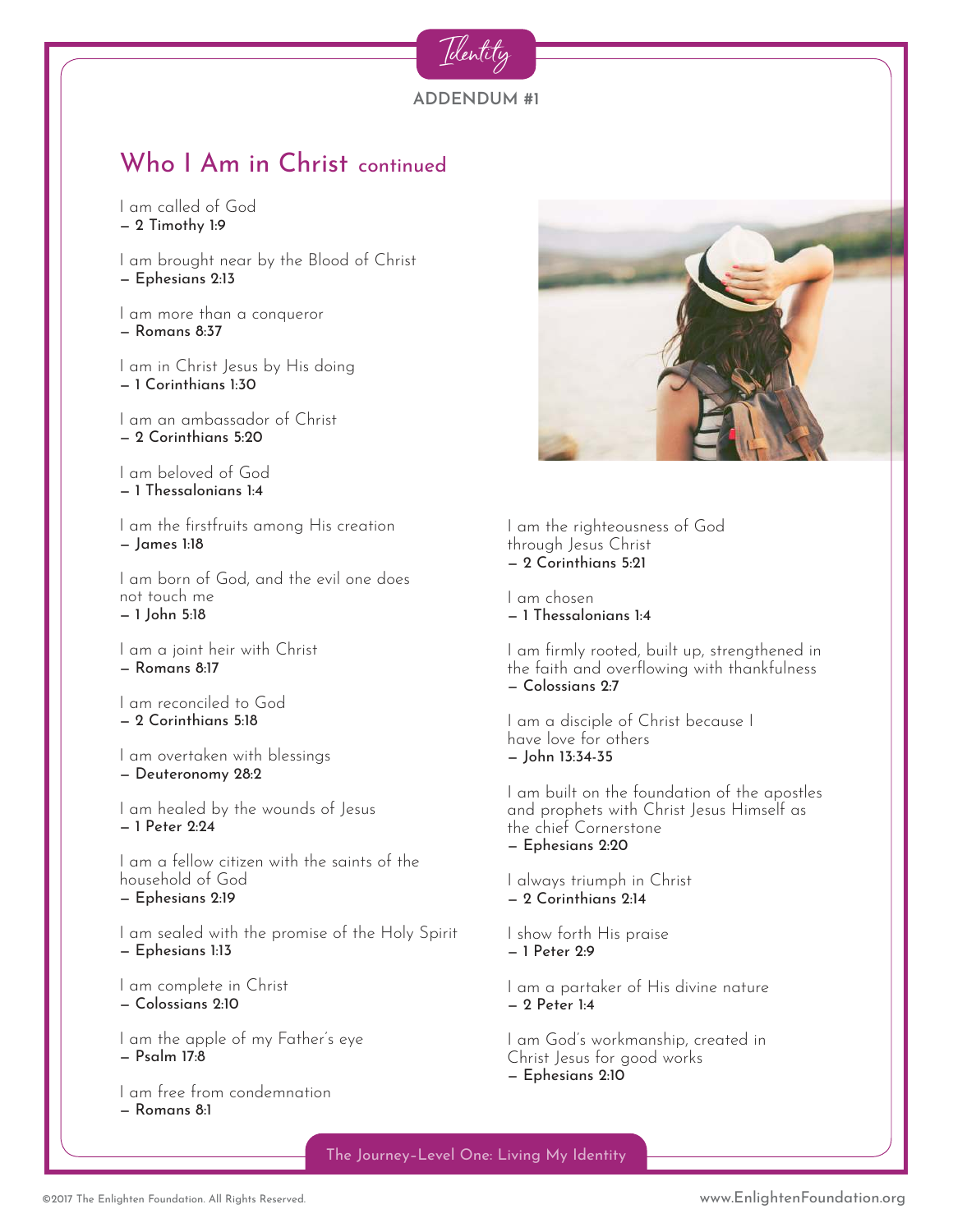

— 2 Corinthians 3:18

I am one in Christ — John 17:21-23

I have all my needs met by God according to His glorious riches in Christ Jesus — Philippians 4:19

I have the mind of Christ — 1 Corinthians 2:16

I have everlasting life — John 6:47

I have a guaranteed inheritance — Ephesians 1:14

I have abundant life — John 10:10

I have overcome the world — 1 John 5:4

I have the peace of God which passes all understanding — Philippians 4:7

I have access to the Father by one Spirit — Ephesians 2:18

I have received the power of the Holy Spirit; power to lay hands on the sick and see them recover; power to cast out demons; power over all the powers of the enemy — Mark 16:17-18

I can do all things through Christ Jesus — Philippians 4:13

I shall do even greater works than Christ Jesus — John 14:12

I walk in Christ Jesus

— Colossians 2:6

I possess the Greater One in me because greater is He that lives in me than he that lives in the world — 1 John 4:4



I press toward the goal for the prize of the high calling of God — Philippians 3:14

I live by the law of the Holy Spirit — Romans 8:2

I know God's voice — John 10:14

Christ is in me the Hope of Glory — Colossians 1:27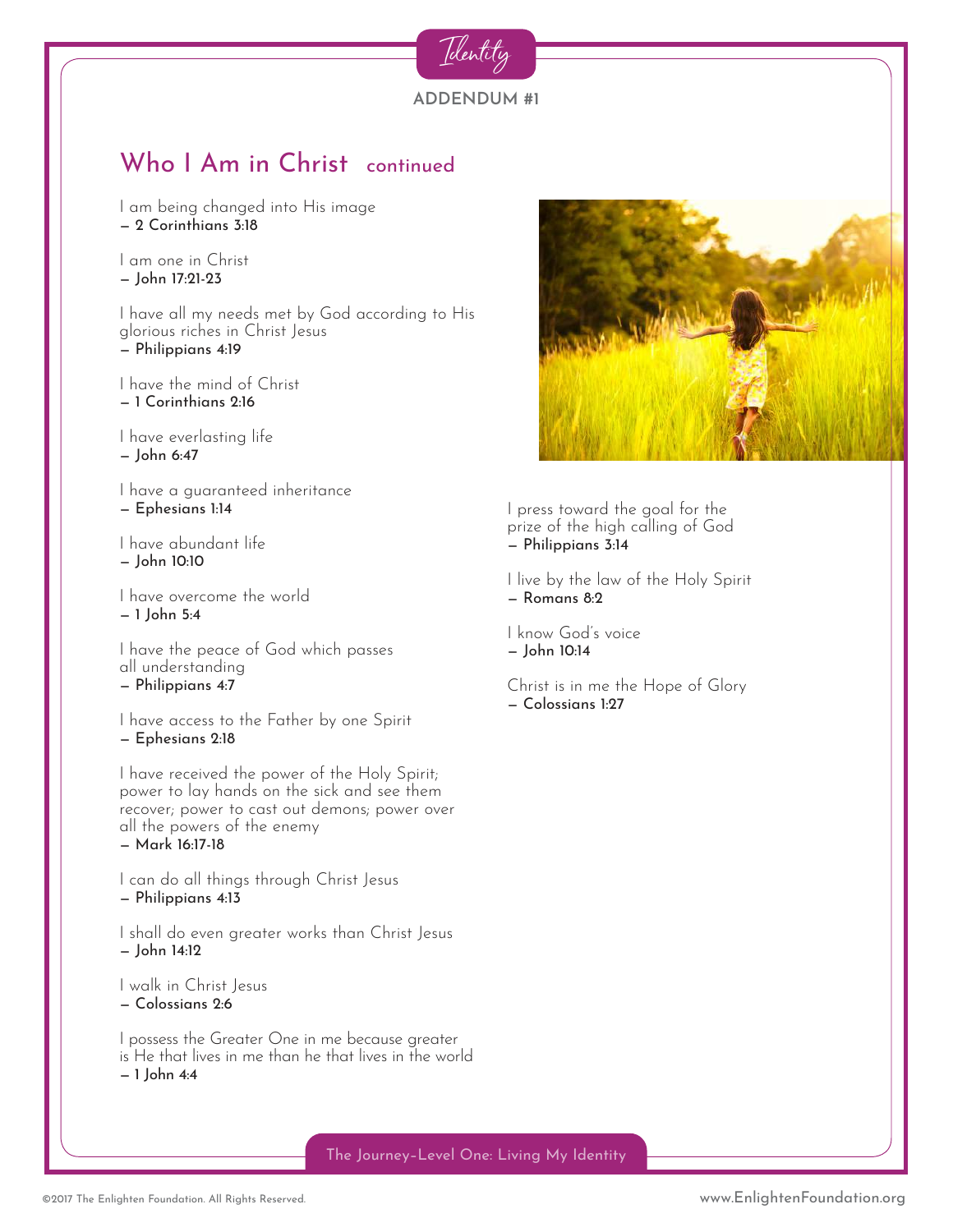



## Traveler's Log

The Journey–Level One: Living My Identity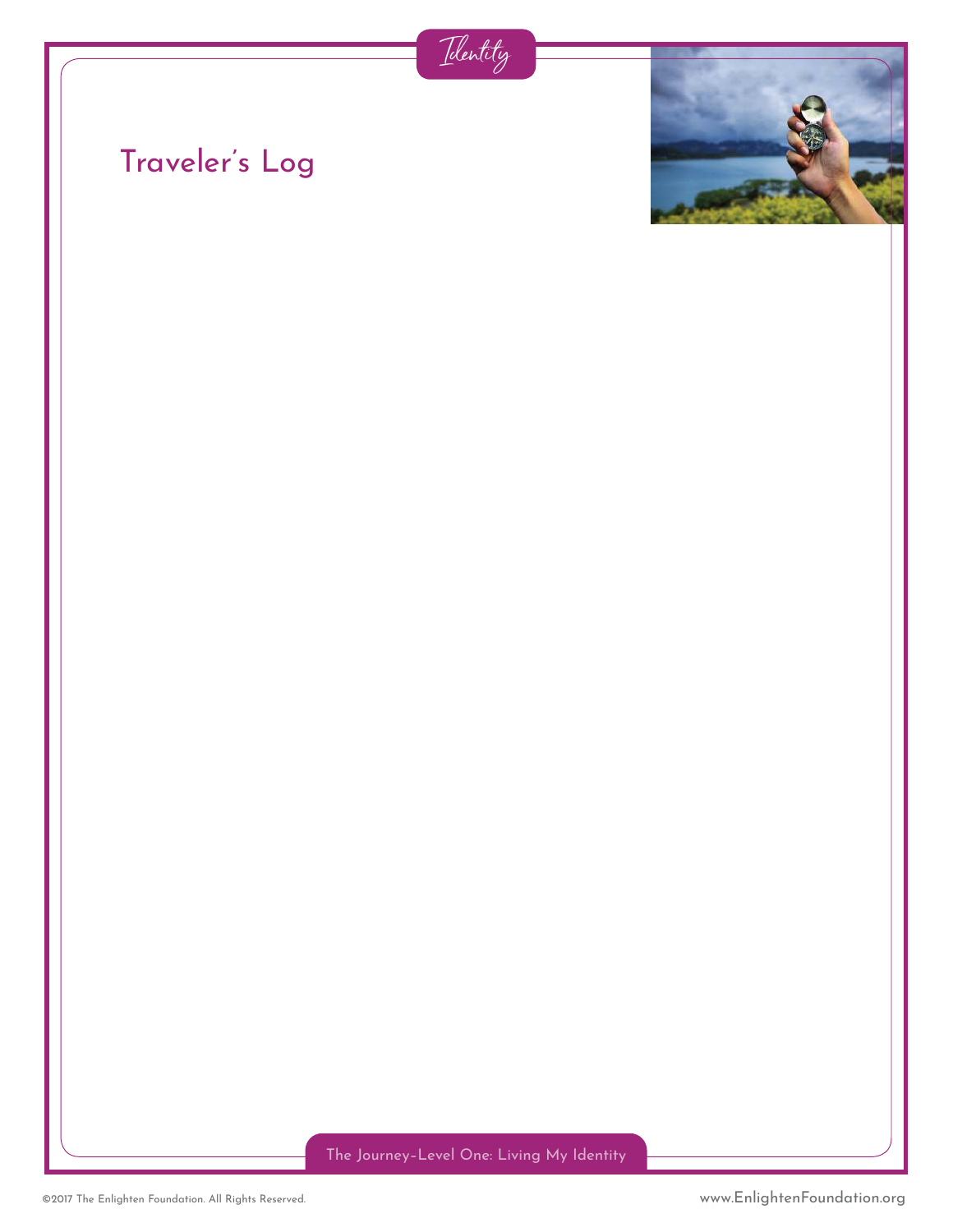

### Discussion Questions

Scripture: Read aloud each verse from Scripture Says for the topic of Identity.

- 1. Share your drawing or description that represents some of the roles you are experiencing in your life today. In which roles do you feel most alive and empowered? Why?
- 2. Are there any roles where it seems like a struggle to be your true self? Why do you think this is?
- 3. Which verse from Scripture Says resonates most with you regarding your identity? Why?
- 4. What are three aspects of your identity that you decided to claim, and why are these an important part of who you are?
- 5. What is one way the Lord might use your unique identity for God's purposes here on earth?
- 6. What contribution would you enjoy bringing to a community of Christian women based on your unique identity?

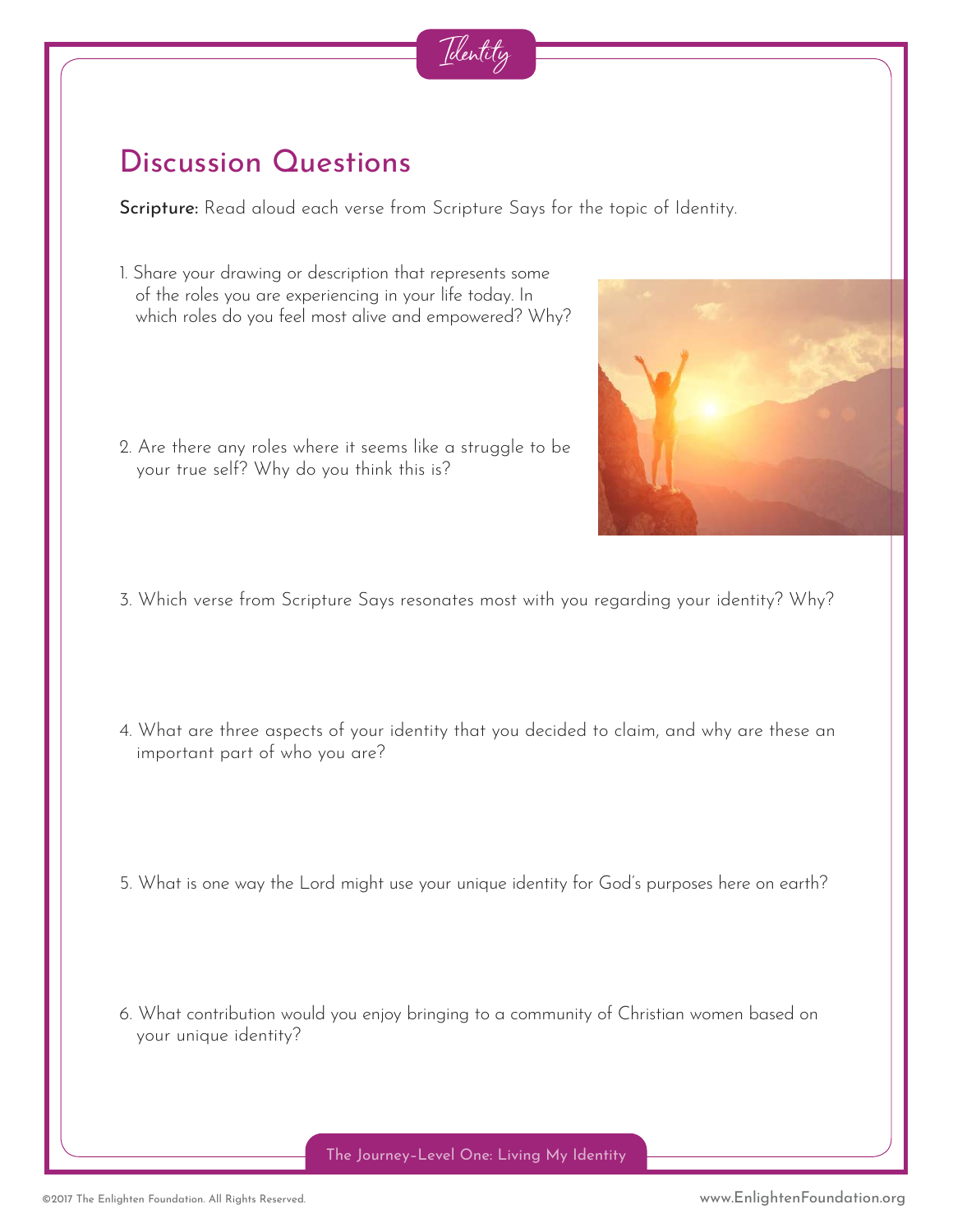$\alpha$ lue  $\notin U'/\sigma V$ 

#### How Do You Measure Value?

So often we base our value and worth on what other people say about us. Or, we play a constant game of comparing ourselves to others. As long as we measure ourselves against our society's standards, we will never measure up! But Genesis 1:27 says that we are created in the image of God, and Psalm 139:14 tells us we are fearfully and wonderfully made. Our value is not defined by how we look or what we do but by the incredible truth that we were lovingly created as a reflection of our amazing God.

 $\begin{picture}(20,20) \put(0,0){\vector(1,0){10}} \put(15,0){\vector(1,0){10}} \put(15,0){\vector(1,0){10}} \put(15,0){\vector(1,0){10}} \put(15,0){\vector(1,0){10}} \put(15,0){\vector(1,0){10}} \put(15,0){\vector(1,0){10}} \put(15,0){\vector(1,0){10}} \put(15,0){\vector(1,0){10}} \put(15,0){\vector(1,0){10}} \put(15,0){\vector(1,0){10}} \put(15,0){\vector(1$ 

**"You have unimaginable value in God's sight. You are significant, unique, and beautifully designed." — Dr. Kristin Beasley**



### Taking My First Step

List three role models that society holds in high esteem:

List three people the Lord considers to be exemplary followers:

What are the striking differences?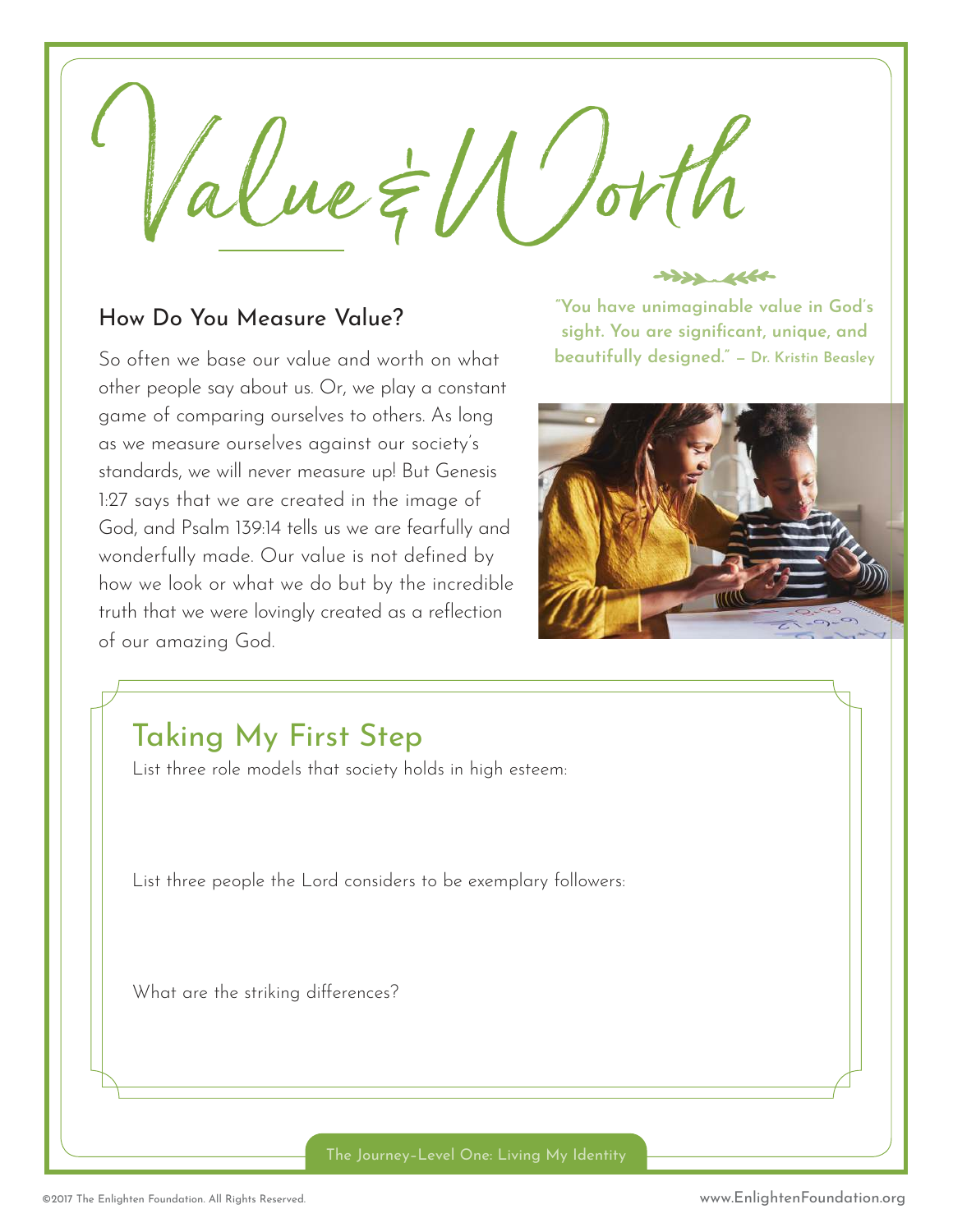

### Pausing to Ponder

1. As you go through your day, in what ways does our society impose superficial standards on you?

2. How does this make you feel? Does this affect your mood or mindset? If so, how?

3. What do you struggle with most in terms of your value and worth?

4. What does the Bible say about your value and worth? Read the verses in Scripture Says, and choose one that most closely aligns with your value and worth. Write that scripture in your Traveler's Log.

5. What can you do to affirm God's truth about your value and discard our society's faulty value system?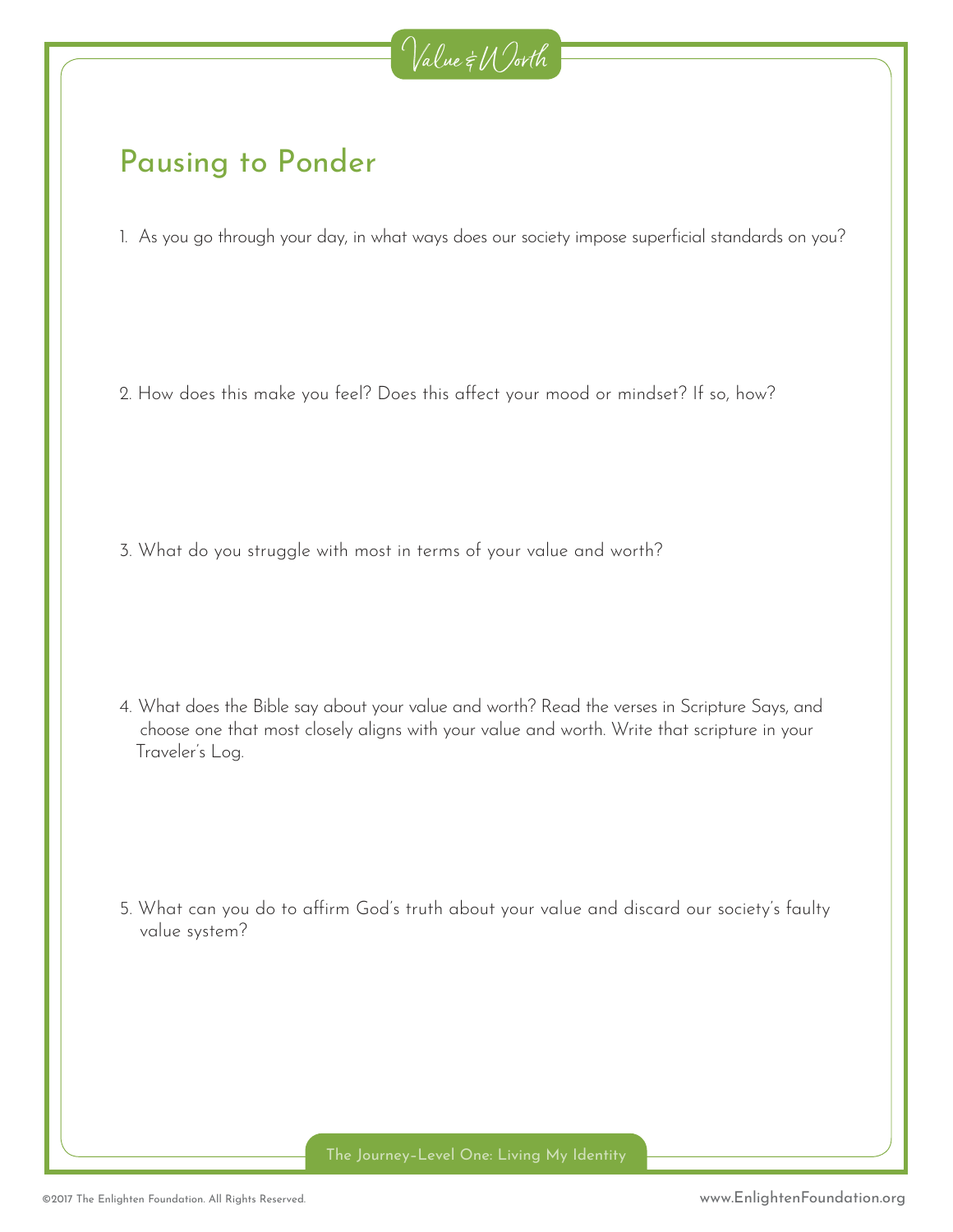

#### **Christ My Compass Janet George**

Our worth does not come from our goodness or our achievements, our possessions or our attractiveness. We are worthy because we were created in the image of the triune God, who sees us worthy of the ultimate sacrifice, leaving the throne to suffer and die. This value is irrevocable. There was nothing we could do to gain it, and there is nothing we can do to lose it. But we do need to choose to believe it.

Read the following verses, then put your name in the blanks below in place of "humankind" or "them" and believe it!

**"God created humankind in his own image, in the image of God he created them; male and female he created them." – Genesis 1:27**

God created\_\_\_\_\_\_\_\_\_\_\_\_\_\_\_\_\_\_ in His own image, in the image of God he created\_\_\_\_\_\_\_\_\_\_\_\_\_\_\_\_\_\_ .

**"When I consider your heavens, the work of your fingers, the moon and the stars, which you have set in place, what is humankind that you are mindful of them, human beings that you care for them? You have made them a little lower than the angels and crowned them with glory and honor. You made them rulers over the works of your hands; you put everything under their feet: all flocks and herds, and the animals of the wild, the birds in the sky, and the fish in the sea, all that swim the paths of the seas." – Psalm 8:3-8**

| What is.<br>that you are mindful of $\_\_$ | that vou care tor her? . |  |  |
|--------------------------------------------|--------------------------|--|--|
|--------------------------------------------|--------------------------|--|--|

You have made\_\_\_\_\_\_\_\_\_\_\_\_\_\_\_\_\_\_\_ a little lower than the angels and crowned her with glory and honor.

You made\_\_\_\_\_\_\_\_\_\_\_\_\_\_\_\_\_\_\_\_\_\_\_\_\_\_\_\_\_\_\_\_\_\_\_\_\_\_\_\_ ruler over the works of your hands.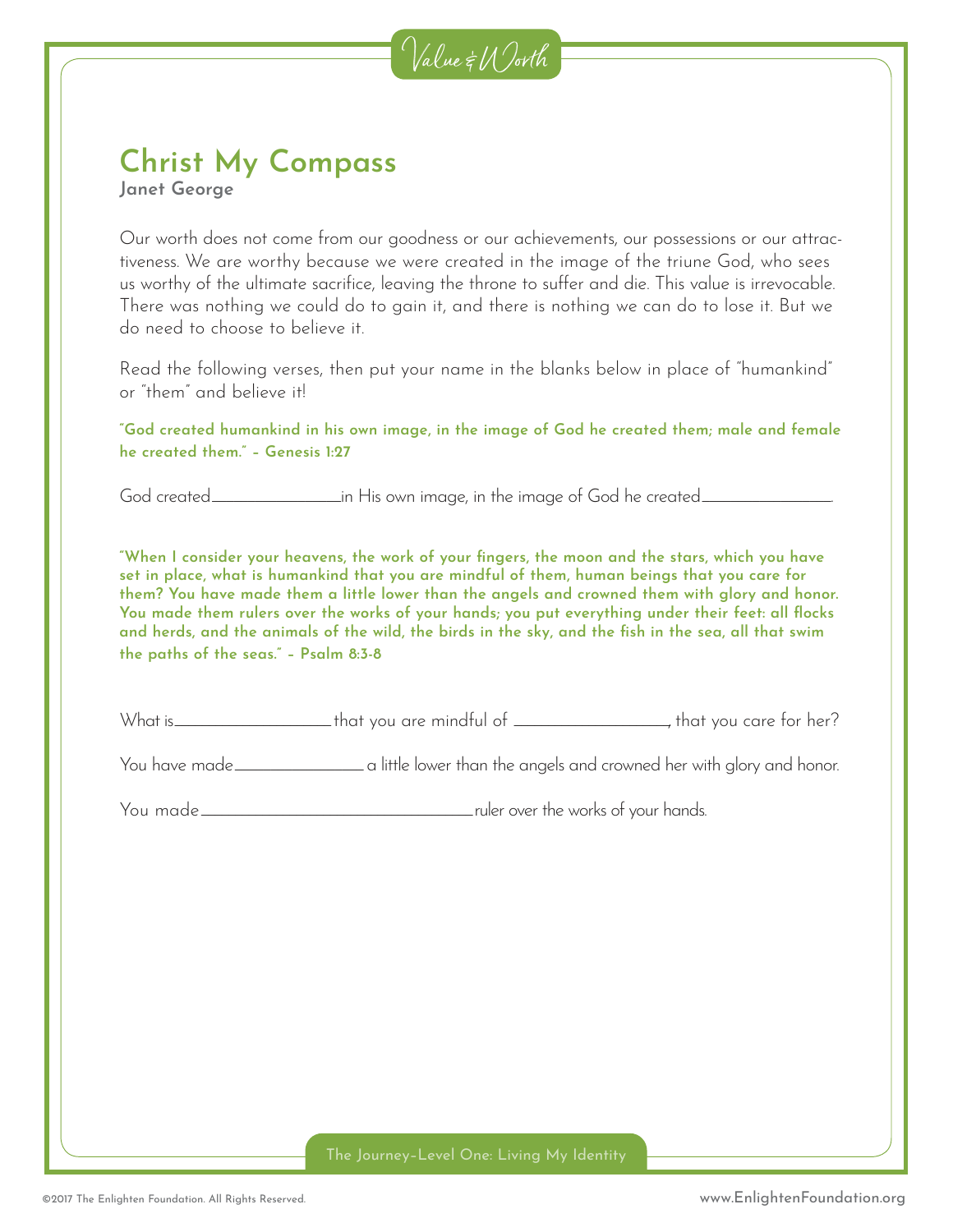

### Following My Heart

1. What can you celebrate about your God-given value?

2. Consider what you have affirmed about your identity (in the previous topic) as well as your value and worth. Who or what in your life is currently affirming who you are?

3. Who or what in your life is detracting from who you are?

4. How might your involvement with a community of Christian women such as Enlighten help affirm your value and worth?

**Stop & Pray:** Ask for God's truth about your value and worth to find a firm foundation in your heart, and pray that this truth would set you free from all other standards of measuring your value.

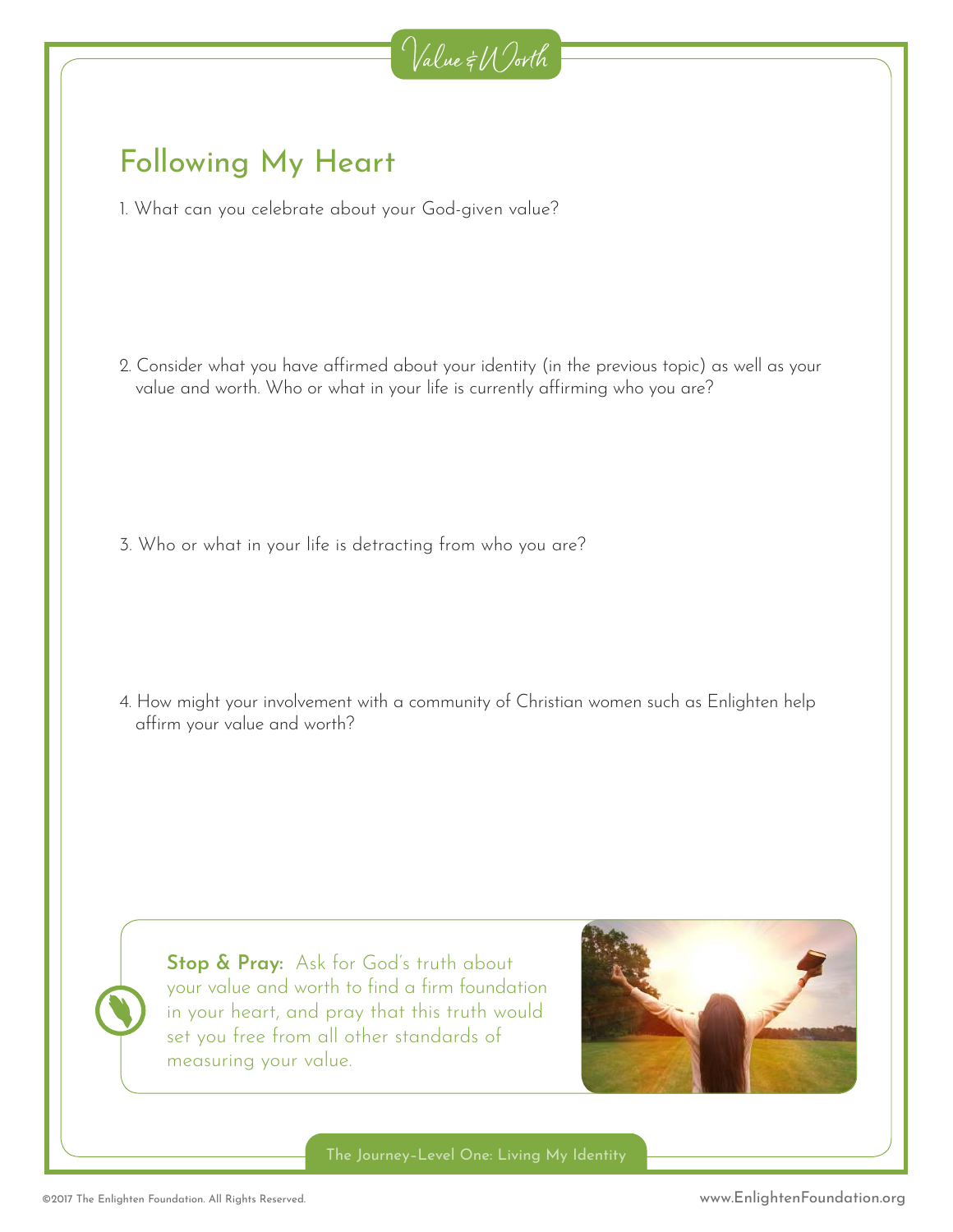

### **Stepping Stones**

I claim these three truths about my value and worth:

I am

I am

I am

1. How does God see the differences and similarities between you and a: a.Muslim Bedouin? b. Yazidi Kurd? c. Roma (Gypsy)?

2. How would you see value and worth in them?

# **Linking Arm in Arm**

Often our mindset tells us we are more valuable than others in the world because of any variety of reasons: economic, status, color, position, etc.

1. How would the Lord want us to view our value and others' value?

2. How would you discuss the truth about God's value and worth with women in your community? In other countries?

#### REFLECTION

- 1. Reflecting on your life experience, when have you felt most valued? Least valued?
- 2. What steps can you take to affirm your value? Others' value?
- 3. Write your reflections in your Traveler's Log.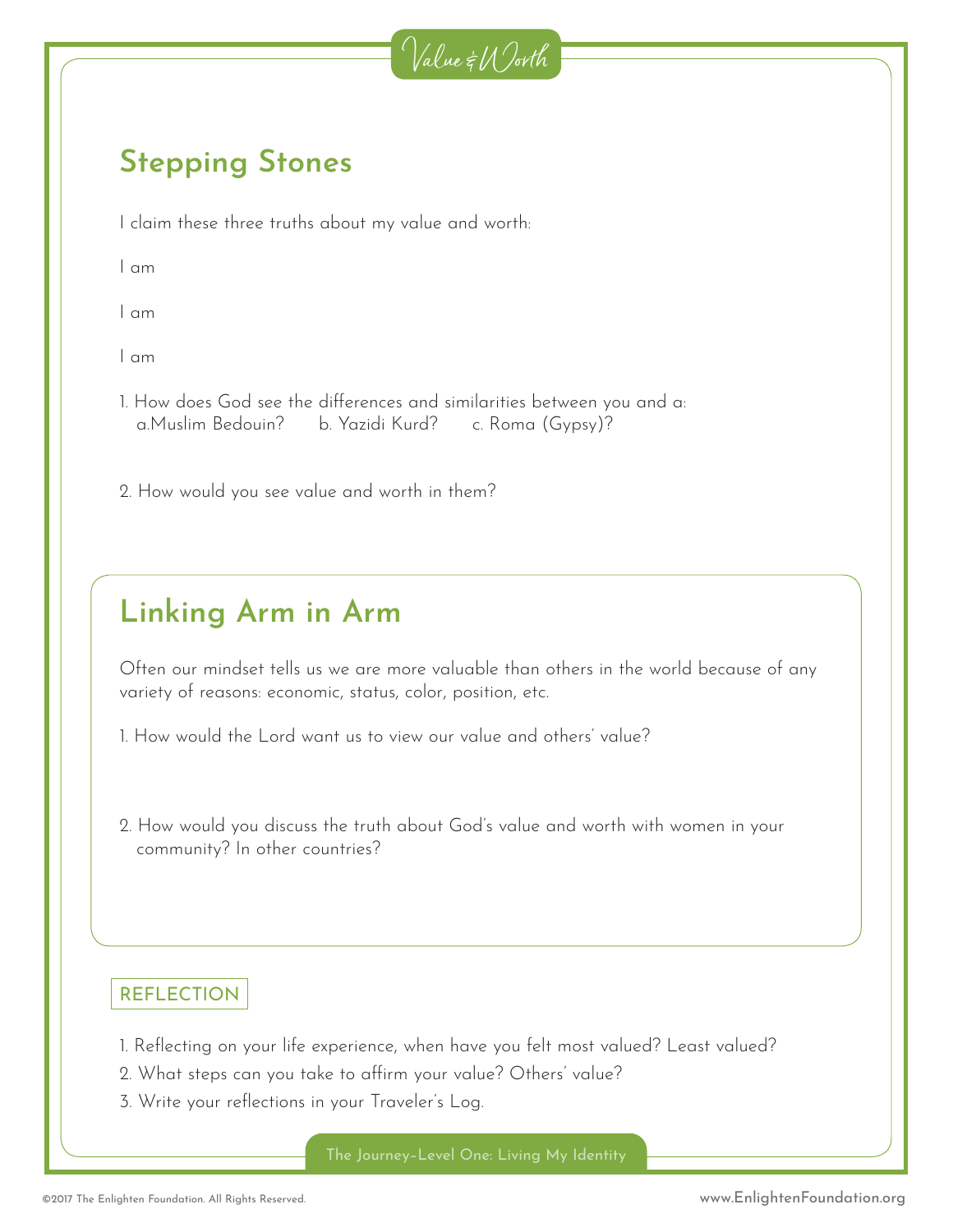## Value & Worth

#### **Scripture Says**

 $+222.4660$ 

"The Lord does not look at the things people look at. People look at the outward appearance, but the Lord looks at the heart"

(1 Samuel 16:7b)

 $\begin{picture}(120,115) \put(0,0){\vector(1,0){15}} \put(15,0){\vector(1,0){15}} \put(15,0){\vector(1,0){15}} \put(15,0){\vector(1,0){15}} \put(15,0){\vector(1,0){15}} \put(15,0){\vector(1,0){15}} \put(15,0){\vector(1,0){15}} \put(15,0){\vector(1,0){15}} \put(15,0){\vector(1,0){15}} \put(15,0){\vector(1,0){15}} \put(15,0){\vector(1,0){15}} \put(15,0){\vector$ 

"You have made them a little lower than the angels and crowned them with glory and honor." (Psalm 8:5)

 $+222.4660$ 

"You created my inmost being; you knit me together in my mother's womb. I praise you because I am fearfully and wonderfully made; your works are wonderful, I know that full well."

(Psalm 139:13-14)

 $+222.4660$ 

"Are not two sparrows sold for a penny? Yet not one of them will fall to the ground outside your Father's care. And even the very hairs of your head are all numbered. So, don't be afraid; you are worth more than many sparrows."

(Matthew 10:29-31)

 $+222.4664$ 

"Do you not know that your bodies are temples of the Holy Spirit, who is in you, whom you have received from God? You are not your own; you were bought at a price. Therefore, honor God with your bodies."

(1 Corinthians 6:19-20)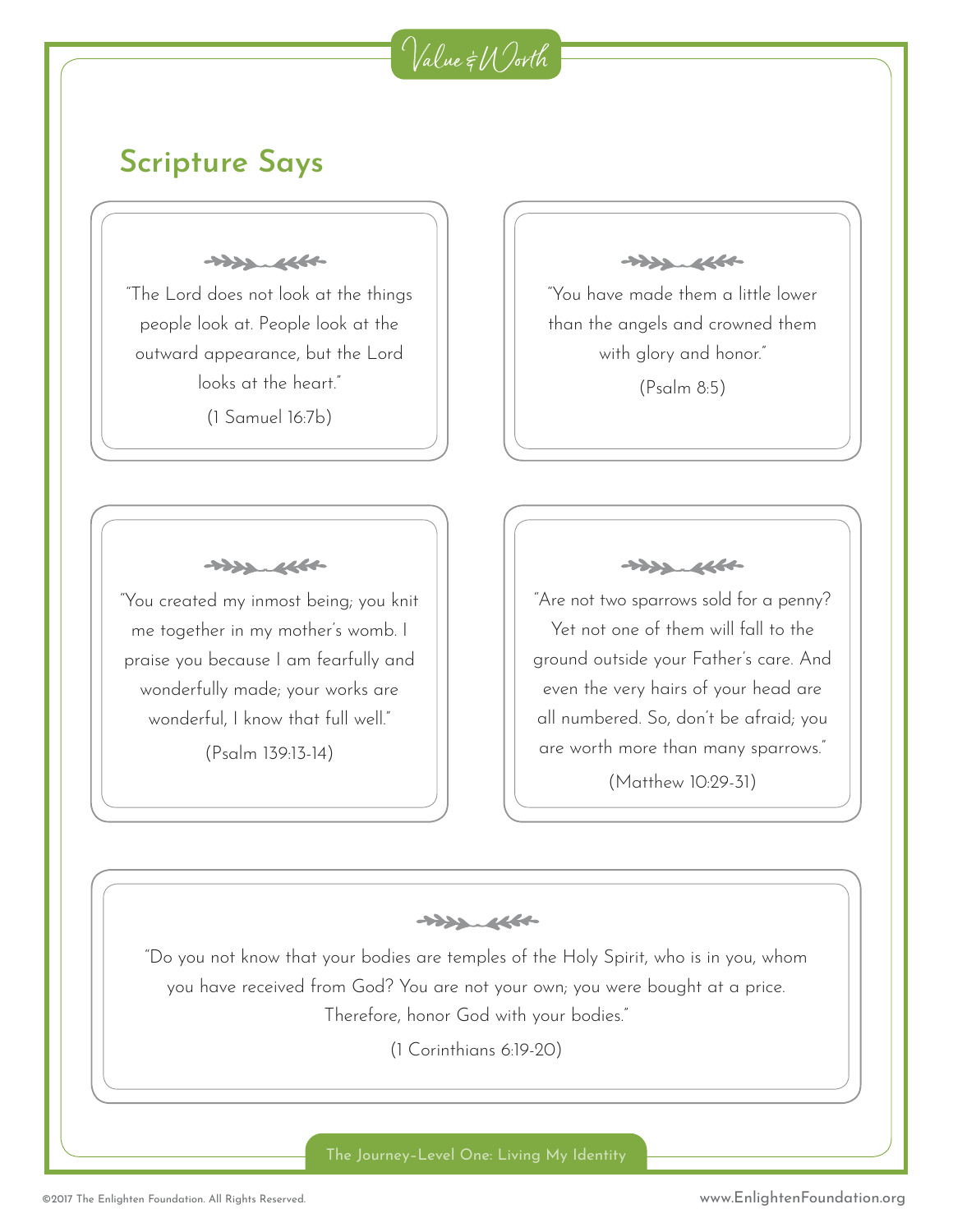

# Traveler's Log

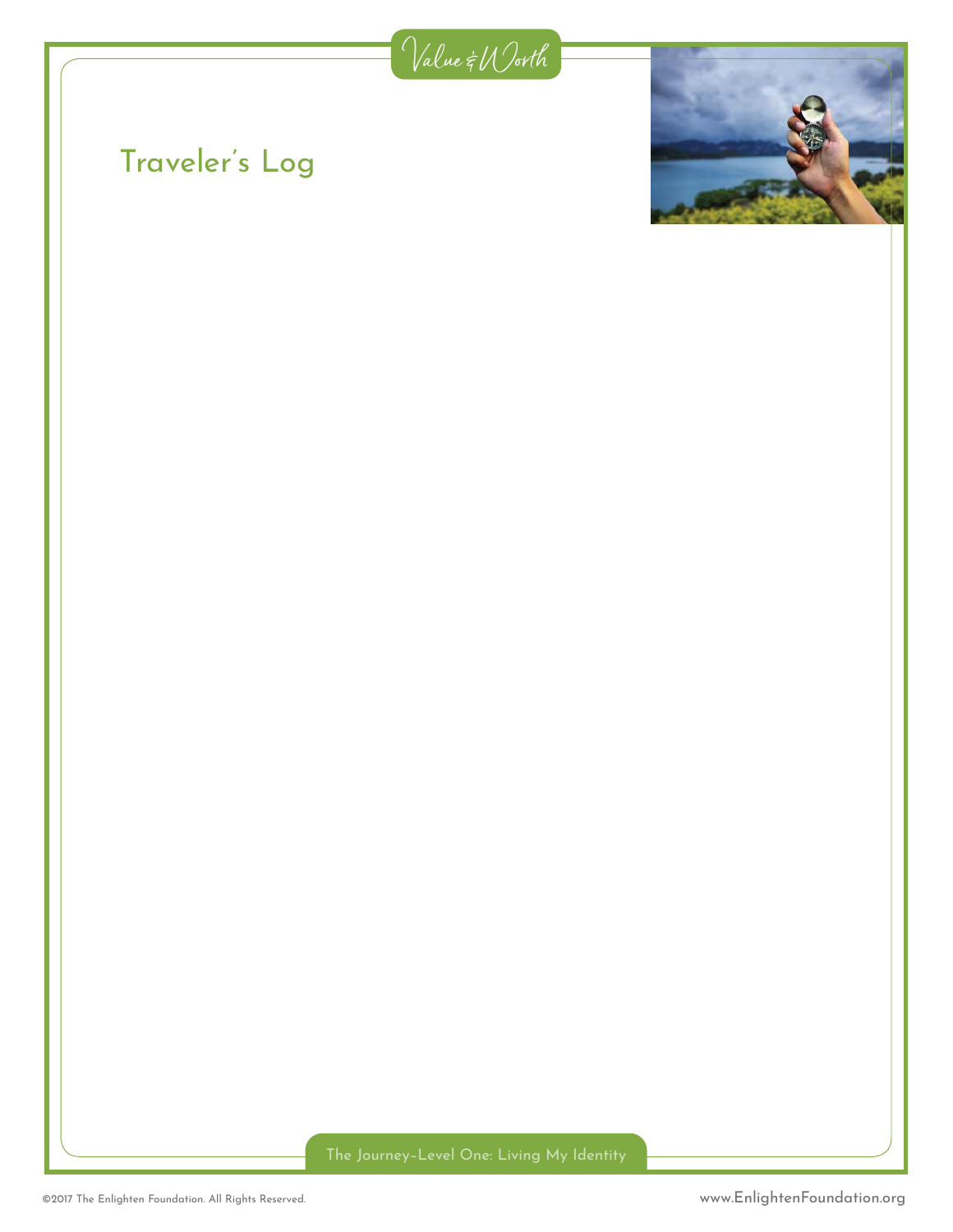

### Discussion Questions

Scripture: Read aloud each verse from Scripture Says for the topic of Value & Worth.

- 1. Choose one or two popular figures in today's culture. What are some of the ways that we tend to judge their value?
- 2. What does God say about their value?
- 3. How can we begin to see ourselves and others through God's eyes and stop measuring by superficial standards?
- 4. What do you struggle with most when it comes to your own value? What is God's truth about this struggle?
- 5. What can you do to affirm God's truth about your value and discard our society's faulty value system?
- 6. Which verse from Scripture Says most closely aligns with your value and worth? Why?
- 7. How might embracing God's truth about your value and worth positively impact the women in your community?

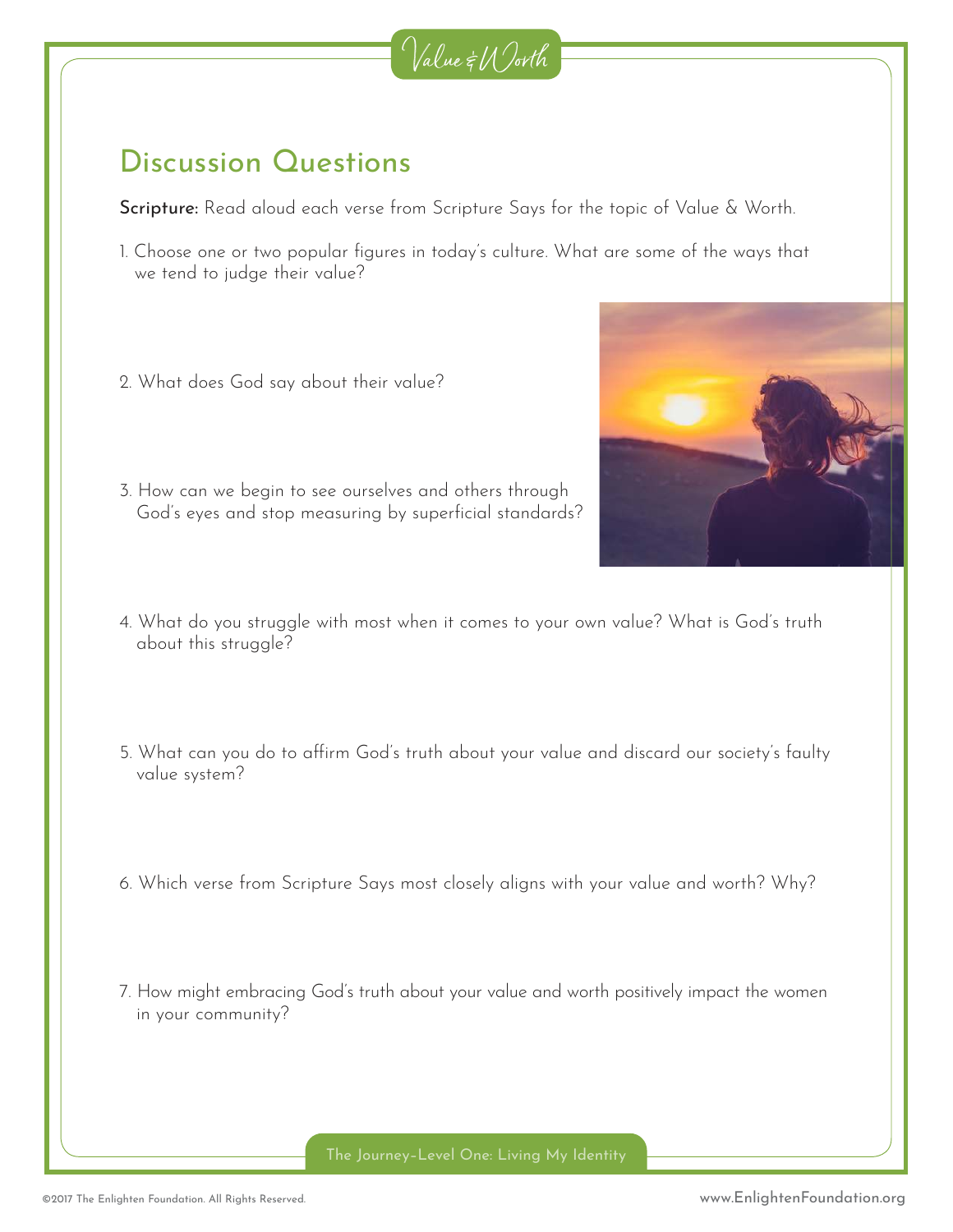

#### What Is Your Story?

Our experiences have incredible value. They have helped shape our character and have fashioned our understanding of God and life. Looking back on our experiences can also provide valuable insight into our unique gifts and passions. So, let's take some time to explore our memories and see what treasures we can find!

**"Experience is a jewel, and it had need be so, for it is often purchased at an infinite rate." — William Shakespeare** 



### Taking My First Step

Draw or use magazine clippings to represent where you found great joy or overcame an obstacle in life. Bring your "experience" to your Journey group.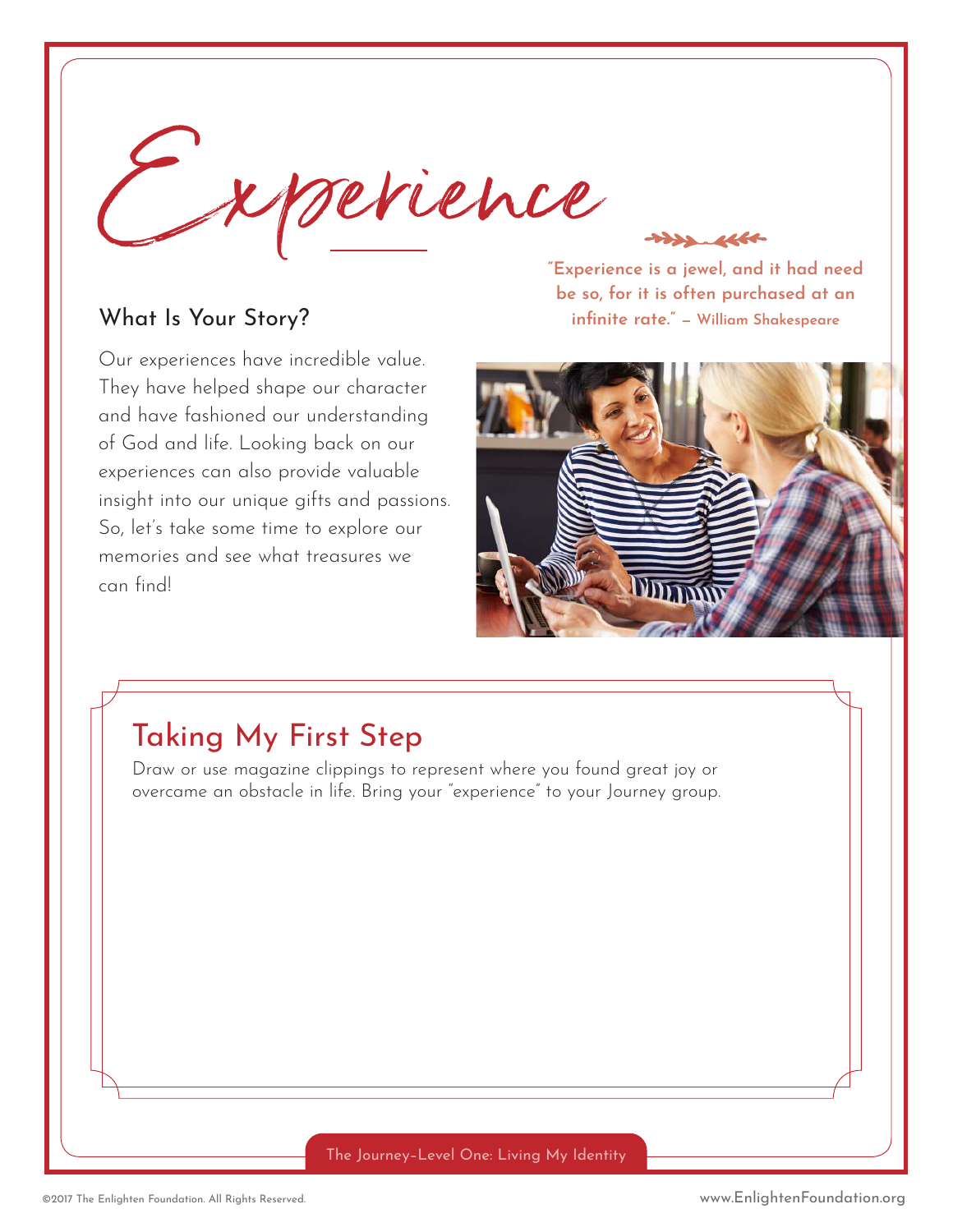### Pausing to Ponder

1. What did you learn or gain from this experience?

2. How did this experience help shape who you are today?

3. What does this experience reveal to you about your values, gifts, or passions?

4. What verses in Scripture Says relate to you and your experience? Write them in your Traveler's Log.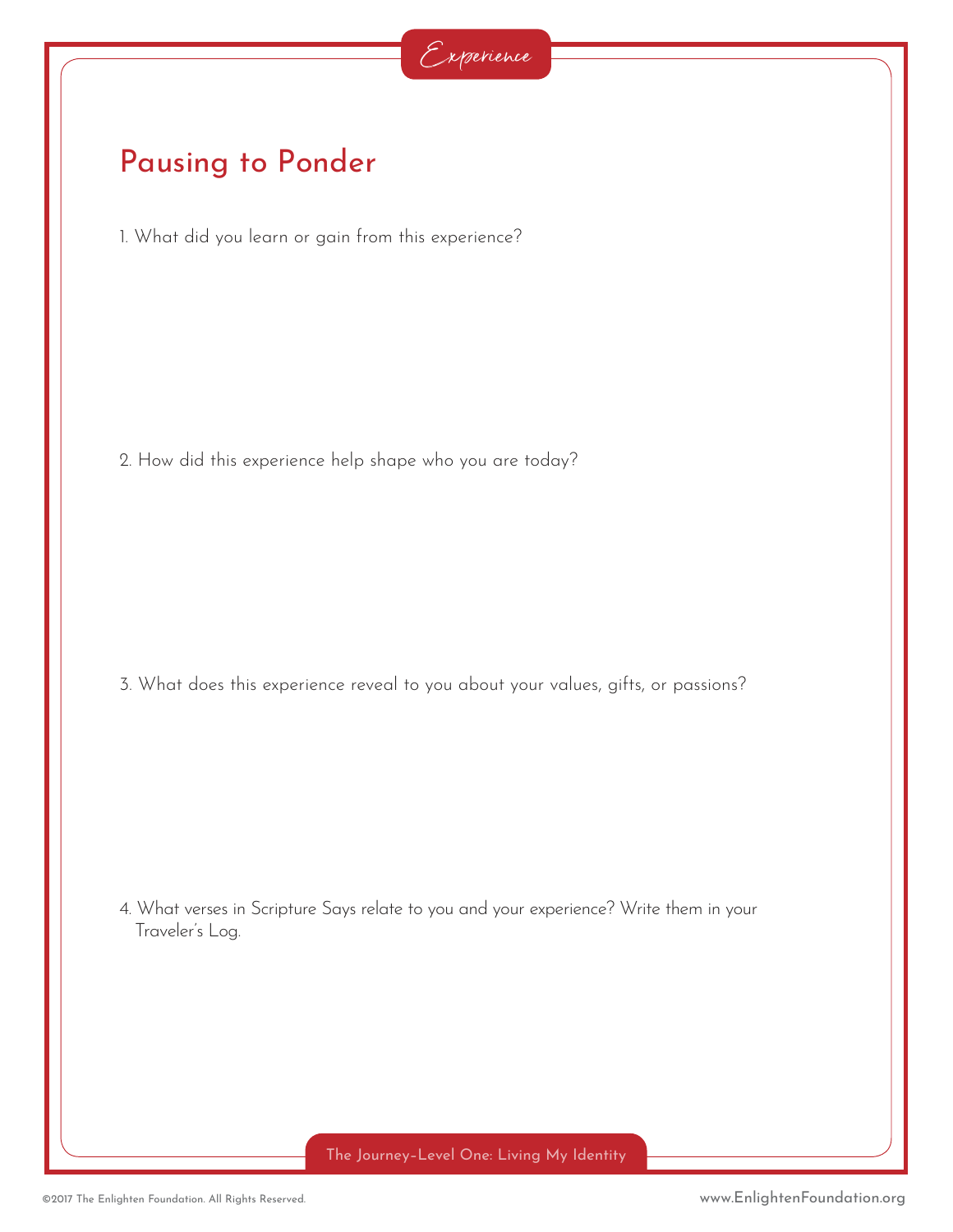# Christ My Compass

**Janet George**

In order to truly learn from our past experiences, we need to start from the beginning: resting and remembering. This is not a new idea, it is called the Sabbath.

 **"God saw all that he had made, and it was very good. And there was evening, and there was morning—the sixth day. Thus the heavens and the earth were completed in all their vast array. By the seventh day God had finished the work he had been doing; so on the seventh day he rested from all his work. Then God blessed the seventh day and made it holy, because on it he rested from all the work of creating that he had done." – Genesis 1:31–2:3**

God rested on the seventh day, but not because he was tired! He set aside a special day because the creative work was completed and the Creator wanted to commemorate it. It was God's idea to rest and remember.

**"Observe the Sabbath day by keeping it holy, as the Lord your God has commanded you. Six days you shall labor and do all your work, but the seventh day is a Sabbath to the Lord your God. On it you shall not do any work, neither you, nor your son or daughter, nor your male or female servant, nor your ox, your donkey or any of your animals, nor any foreigner residing in your towns, so that your male and female servants may rest, as you do. Remember that you were slaves in Egypt and that the Lord your God brought you out of there with a mighty hand and an outstretched arm. Therefore, the Lord your God has commanded you to observe the Sabbath day." – Deuteronomy 5:12-15**

One reason we are instructed by the Lord to rest is so we can remember what God has done.

Take some time now to rest and remember what God has done for you. Record your thoughts in your Traveler's Log.

**"Has God forgotten to be merciful? Has he in anger withheld his compassion? Then I thought, 'To this I will appeal: the years when the Most High stretched out his right hand. I will remember the deeds of the Lord; yes, I will remember your miracles of long ago. I will consider all your works and meditate on all your mighty deeds.' " – Psalm 77:9-12**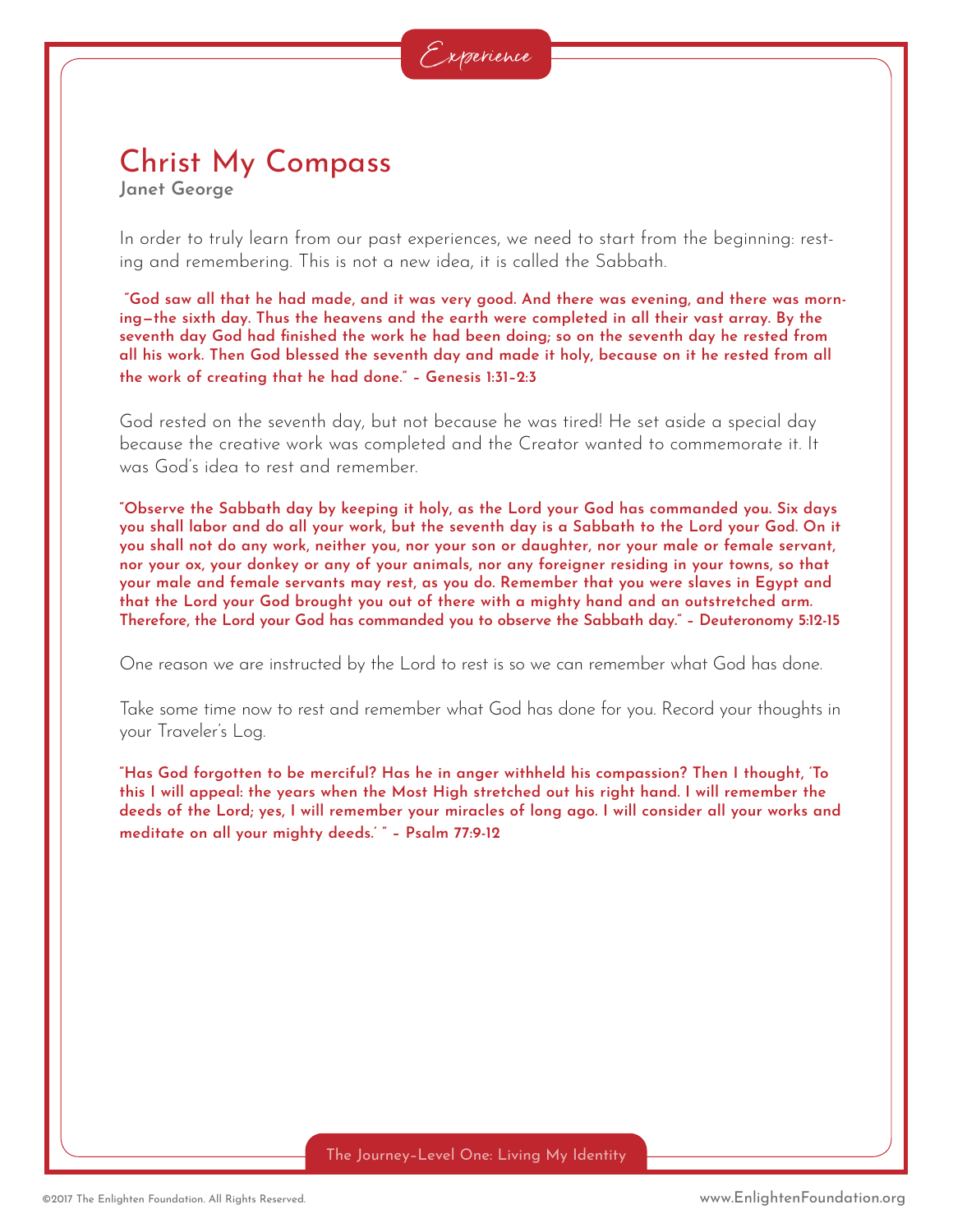## **Christ My Compass continued**

**Janet George**

Note that the psalmist was feeling far from God's love and mercy. What was the turning point?

How can the thoughts you recorded regarding God's work in your life be a source of strength in times of doubt?

**"One Sabbath Jesus was going through the grain fields, and as his disciples walked along, they began to pick some heads of grain. The Pharisees said to him, 'Look, why are they doing what is unlawful on the Sabbath?' He answered, 'Have you never read what David did when he and his companions were hungry and in need? In the days of Abiatha the high priest, he entered the house of God and ate the consecrated bread, which is lawful only for priests to eat, and he also gave some to his companions.' Then he said, 'The Sabbath was made for man, not man for the Sabbath. So the Son of Man is Lord even of the Sabbath.' " – Mark 2:23-28**

Jesus reminds us that the Sabbath is a gift, not a burden, set aside for both our benefit and for God's glory. How could you (or do you) set aside a Sabbath to rest physically and mentally and to remember what God has done in your life? What benefits does this practice bring?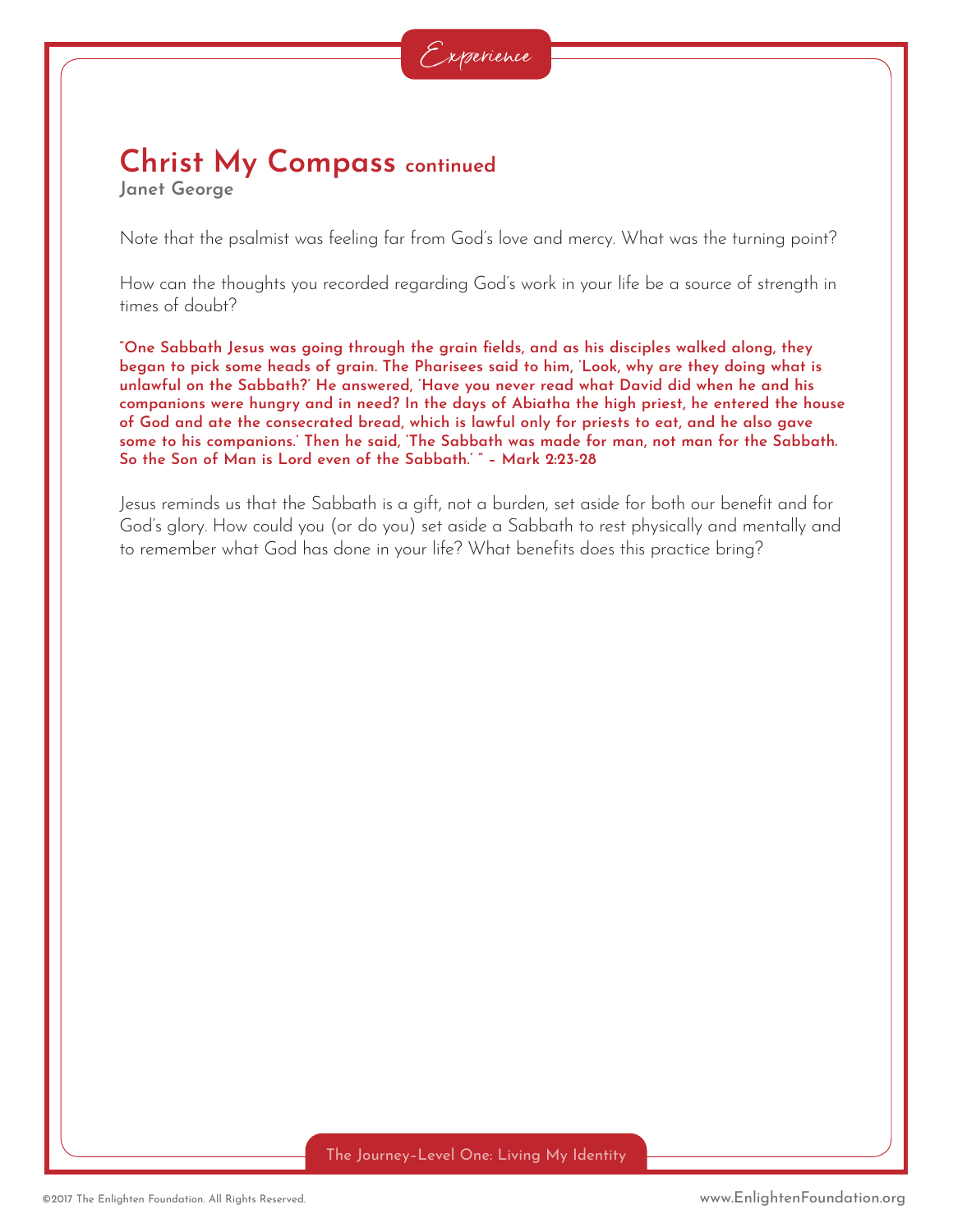### Following My Heart

- 1. What are some of your core values regarding faith and life?
- 2. What are some of your unique gifts? Consider your personal strengths, talents, and spiritual gifts.
- 3. What are some of your passions? Include your interests, causes you care about, or dreams for the future.
- 4. How does looking back on your past experiences make you feel?
- 5. How might God use your past experiences to help lead you in a life of purpose moving forward?
- 6. How might your life experiences have a positive impact on women and their families locally and globally?

**Stop & Pray:** Lord, you've given me experiences in my life to show a pattern for your purpose in me. Help me, Lord, to see your plans and give you the glory.

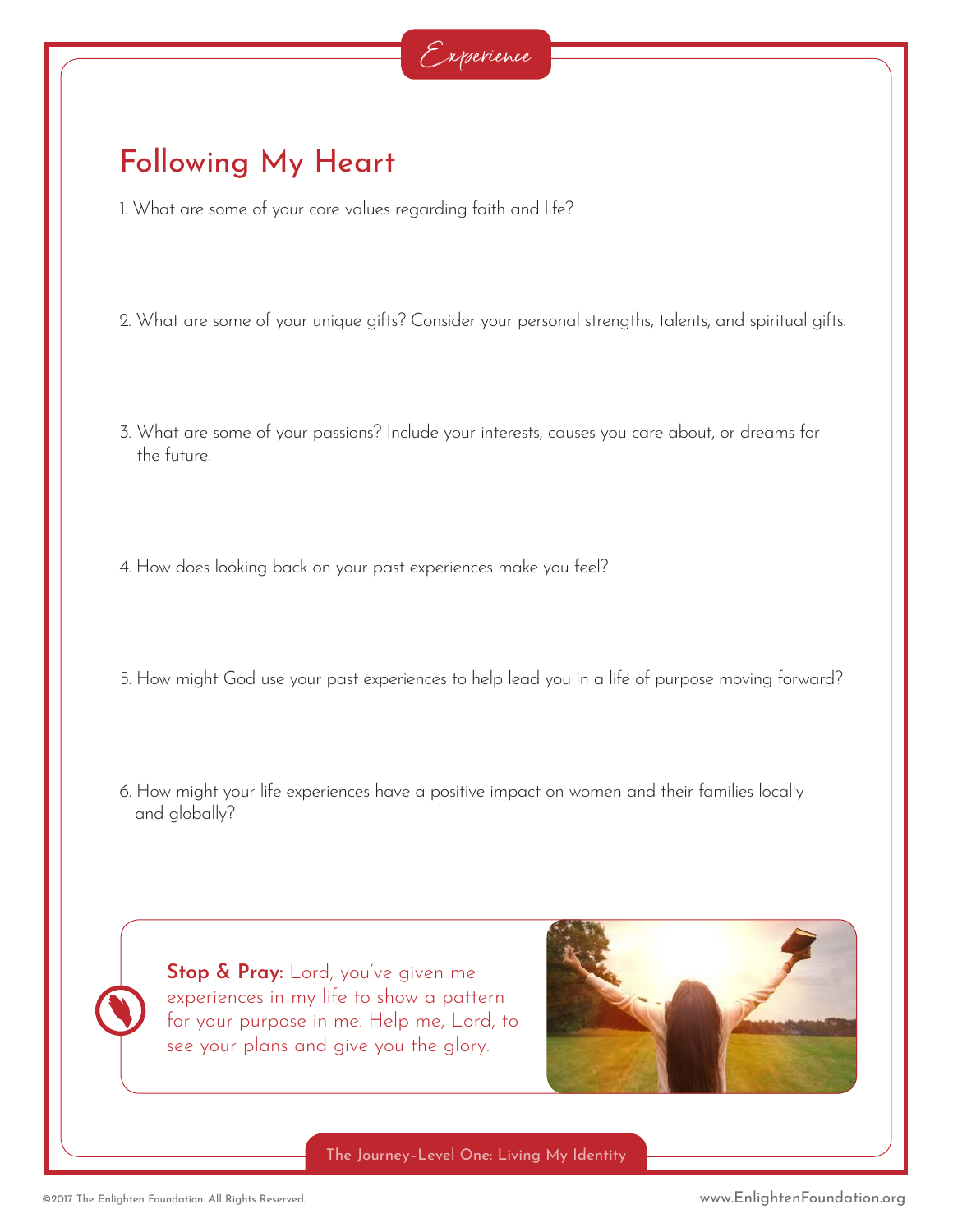

### Stepping Stones

List three things you love to do based on your previous life experiences:

| 1.             |  |
|----------------|--|
| $\overline{2}$ |  |

3.

List two experiences you can share with other women that could help them in similar circumstances:

1.

 $\mathcal{O}$ 

# Linking Arm in Arm

1. List programs in your community in which you would like to participate in order to walk alongside others who need help.

2. Why have you chosen those programs?

#### **REFLECTION**

- 1. What are the benefits of reaching out to other Christians through the Enlighten community?
- 2. What are the benefits of working alongside others in your community?
- 3. How does working together with your Journey group add to those benefits?
- 4. Write your reflections in your Traveler's Log.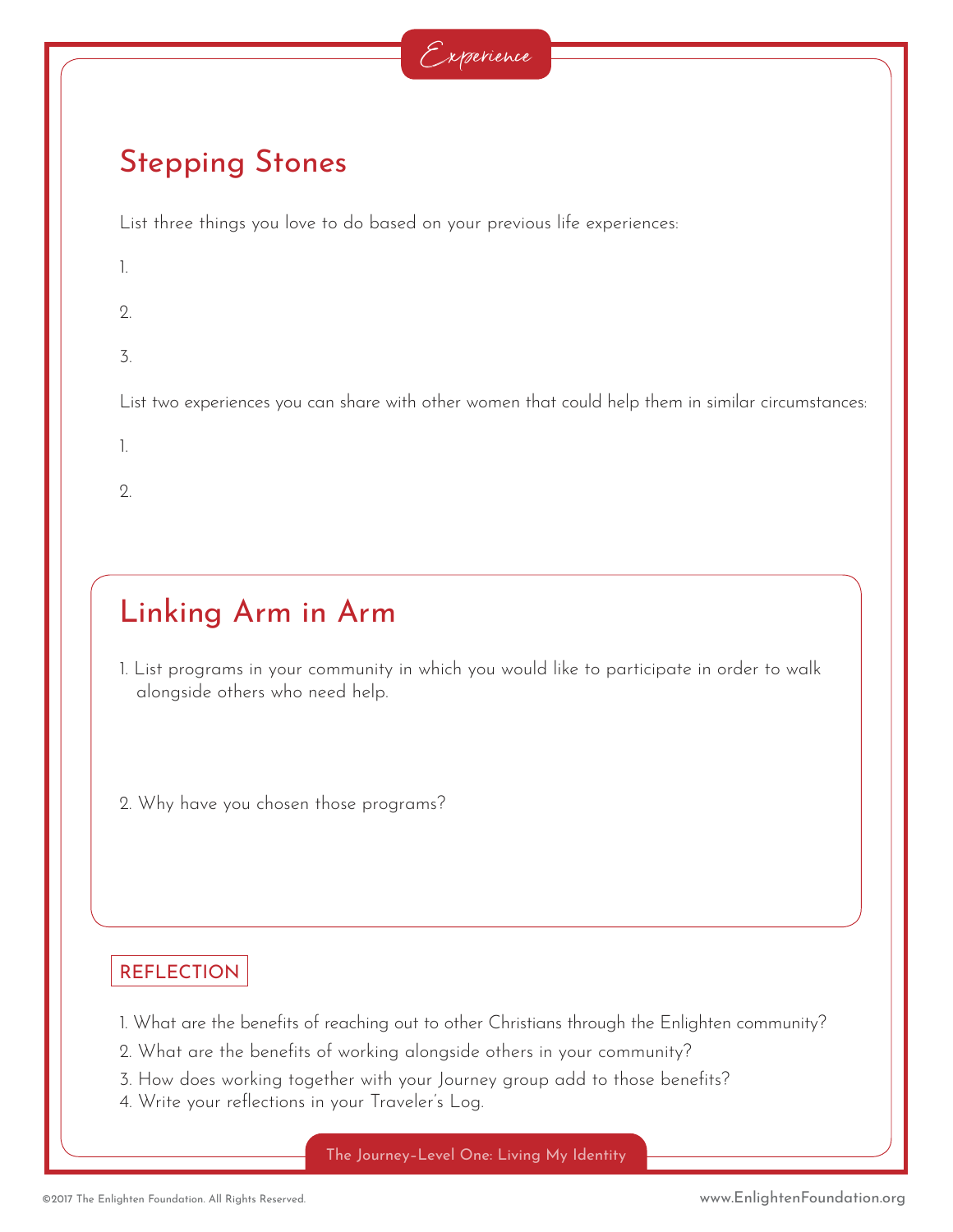#### Experience

### Scripture Says

 $+222.4660$ 

"Yet I am always with you; you hold me by my right hand. You guide me with your counsel, and afterward you will take me into glory."

(Psalm 73:23-24)

 $\begin{picture}(120,115) \put(0,0){\vector(1,0){15}} \put(15,0){\vector(1,0){15}} \put(15,0){\vector(1,0){15}} \put(15,0){\vector(1,0){15}} \put(15,0){\vector(1,0){15}} \put(15,0){\vector(1,0){15}} \put(15,0){\vector(1,0){15}} \put(15,0){\vector(1,0){15}} \put(15,0){\vector(1,0){15}} \put(15,0){\vector(1,0){15}} \put(15,0){\vector(1,0){15}} \put(15,0){\vector$ 

"When you pass through the waters, I will be with you; and when you pass through the rivers, they will not sweep over you. When you walk through the fire, you will not be burned; the flames will not set you ablaze."

(Isaiah 43:2)

 $+222.4660$ 

"By wisdom a house is built, and through understanding it is established; through knowledge its rooms are filled with rare and beautiful treasures."

(Proverbs 24:3-4)

 $+222.4660$ 

"Do not store up for yourselves treasures on earth, where moths and vermin destroy, and where thieves break in and steal. But store up for yourselves treasures in heaven, where moths and vermin do not destroy, and where thieves do not break in and steal. For where your treasure is, there your heart will be also."

(Matthew 6:19-21)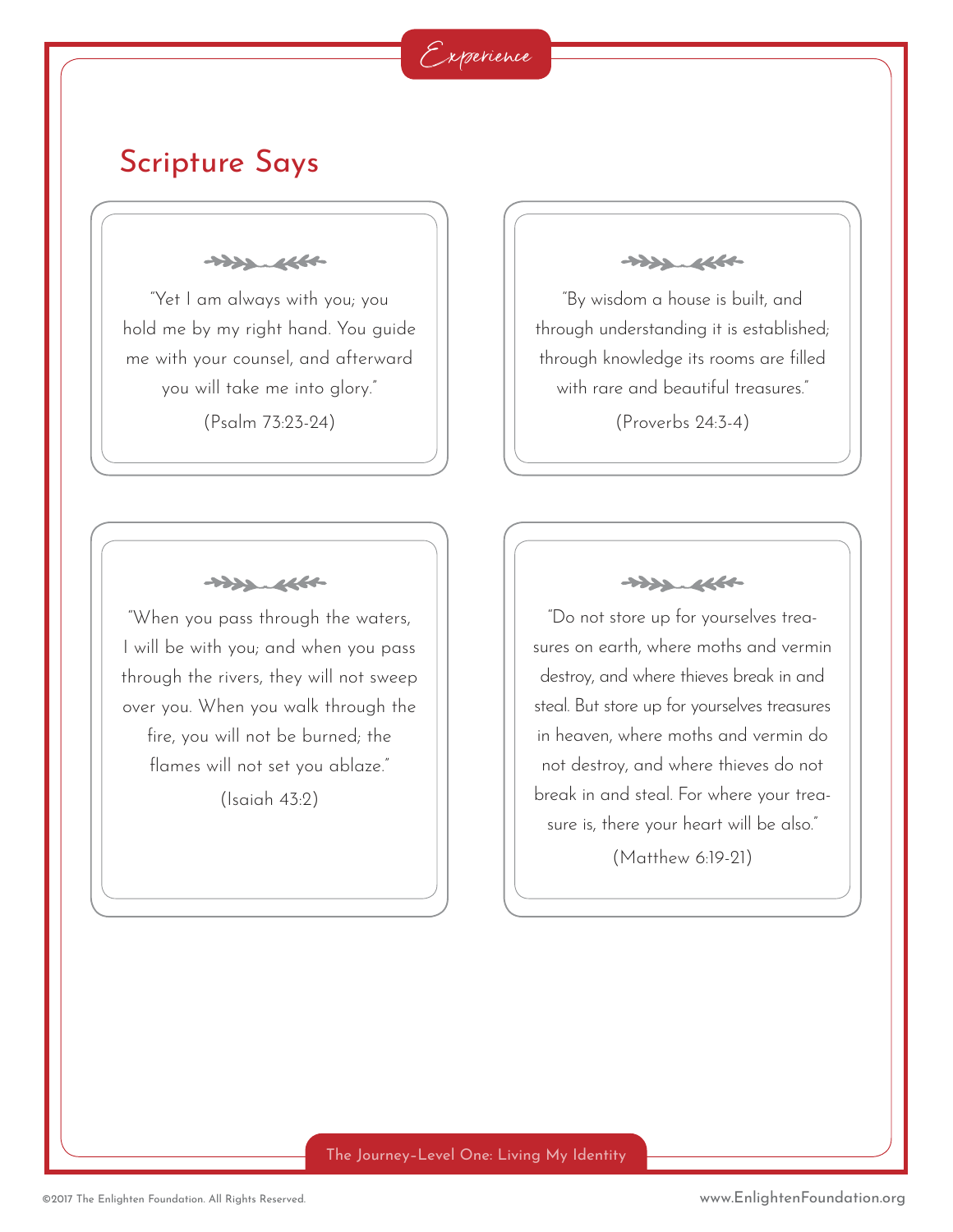



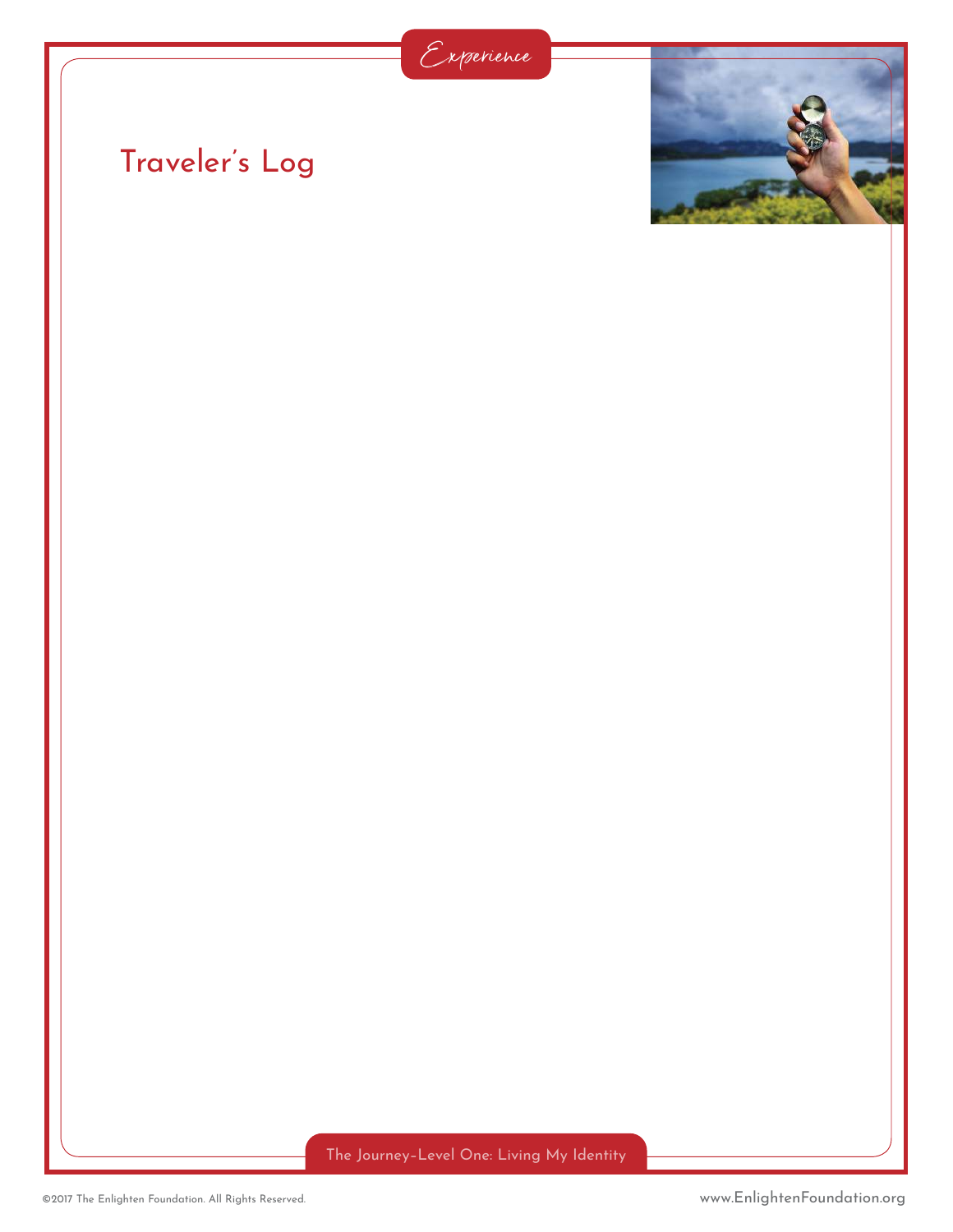

#### Discussion Questions

Scripture: Read aloud each verse from Scripture Says for the topic of Experience.

- 1. Share your drawing or magazine clippings with the group. What did this exercise reveal to you about your values, gifts, or passions?
- 2. What strikes you about the values, gifts, and passions in this room?



- 3. What are your unique gifts? Your strengths, talents, and spiritual gifts?
- 4. What are your passions? Your interests and dreams?
- 5. How might God use your past experiences to help lead you in a life of purpose moving forward?
- 6. How might your life experiences have a positive impact on women and their families in Project Sparkle sites?
- 7. Which verse from Scripture Says resonates most with you? Why?

The Journey–Level One: Living My Identity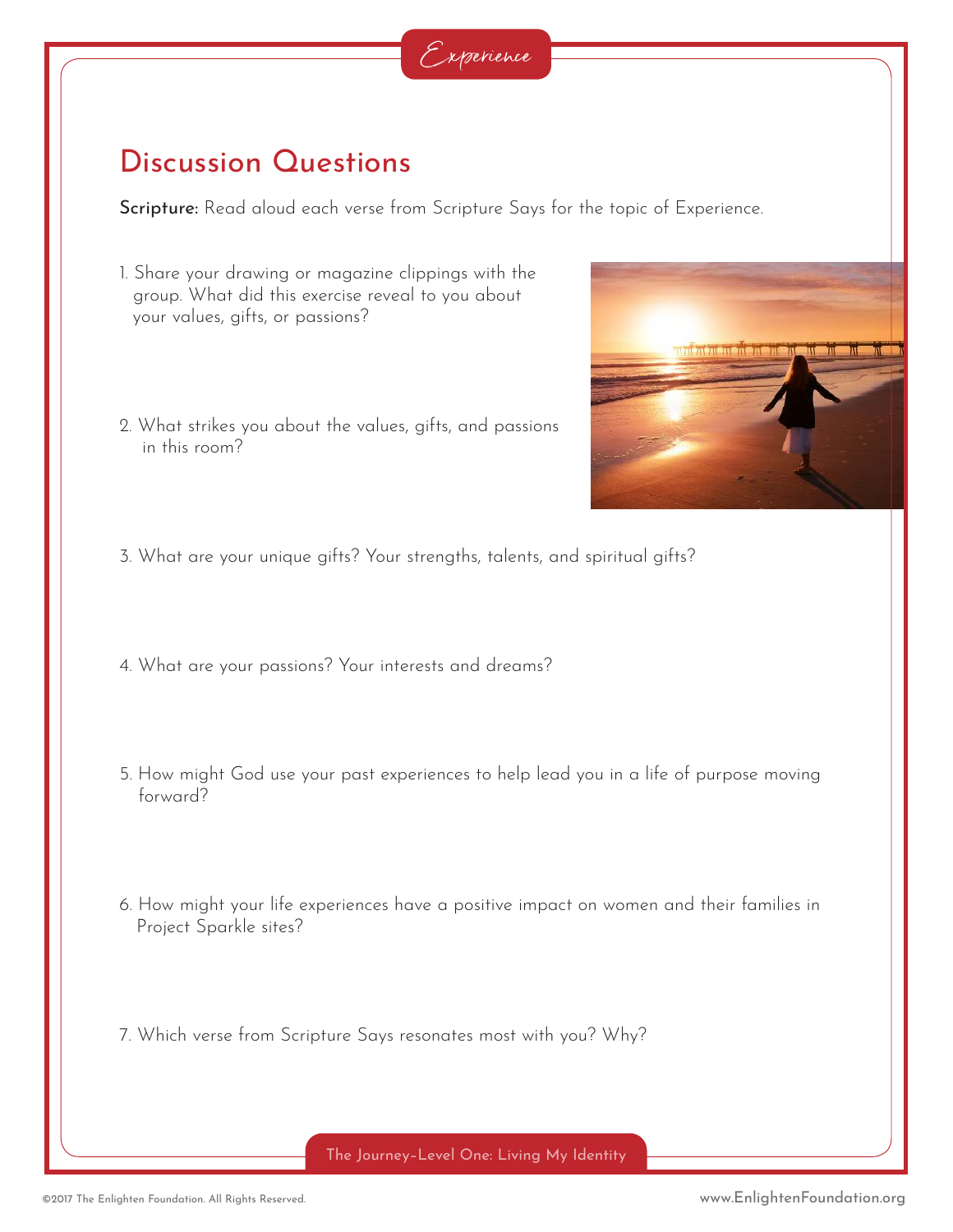

**"As a woman I have no country… As a woman my country is the whole world." – Virginia Woolf**

#### How Open Are Your Eyes and Heart?

In order to have an impact that is both purposeful and informed, it is important to continually develop our sense of local and global awareness. A great way to start is by recognizing the threads of commonality that women share throughout the world. The more we can relate to people who seem different from ourselves, the more likely we are to care genuinely about their struggles and learn from their experiences.



#### Taking My First Step

Women all over the world have common priorities. List three priorities you think would be global concerns for women.

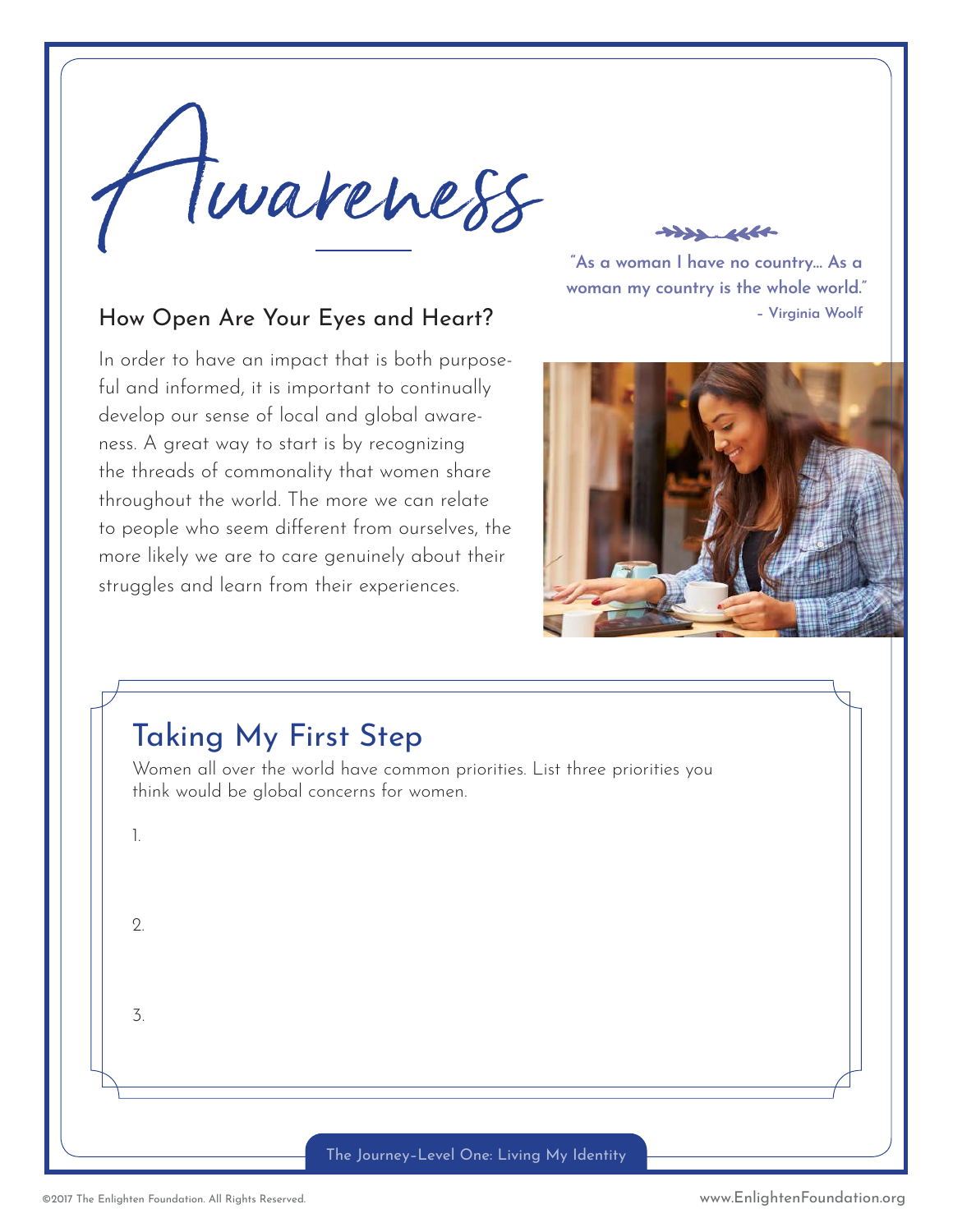### Pausing to Ponder

1. What does the Bible tell us about God's perspective on the world? Read the verses in Scripture Says and write in your Traveler's Log what you discover about God's perspective on the world.

2. How does Jesus demonstrate a sense of both local and global awareness?

- 3. How might our sense of awareness influence our actions?
- 4. From what sources do you currently get your local and global news (e.g., news website, Twitter, best friend)?
- 5. What might you gain from seeking out some different voices and perspectives?
- 6. How might you benefit from engaging in conversation with women of other cultures? What benefits might you bring to them?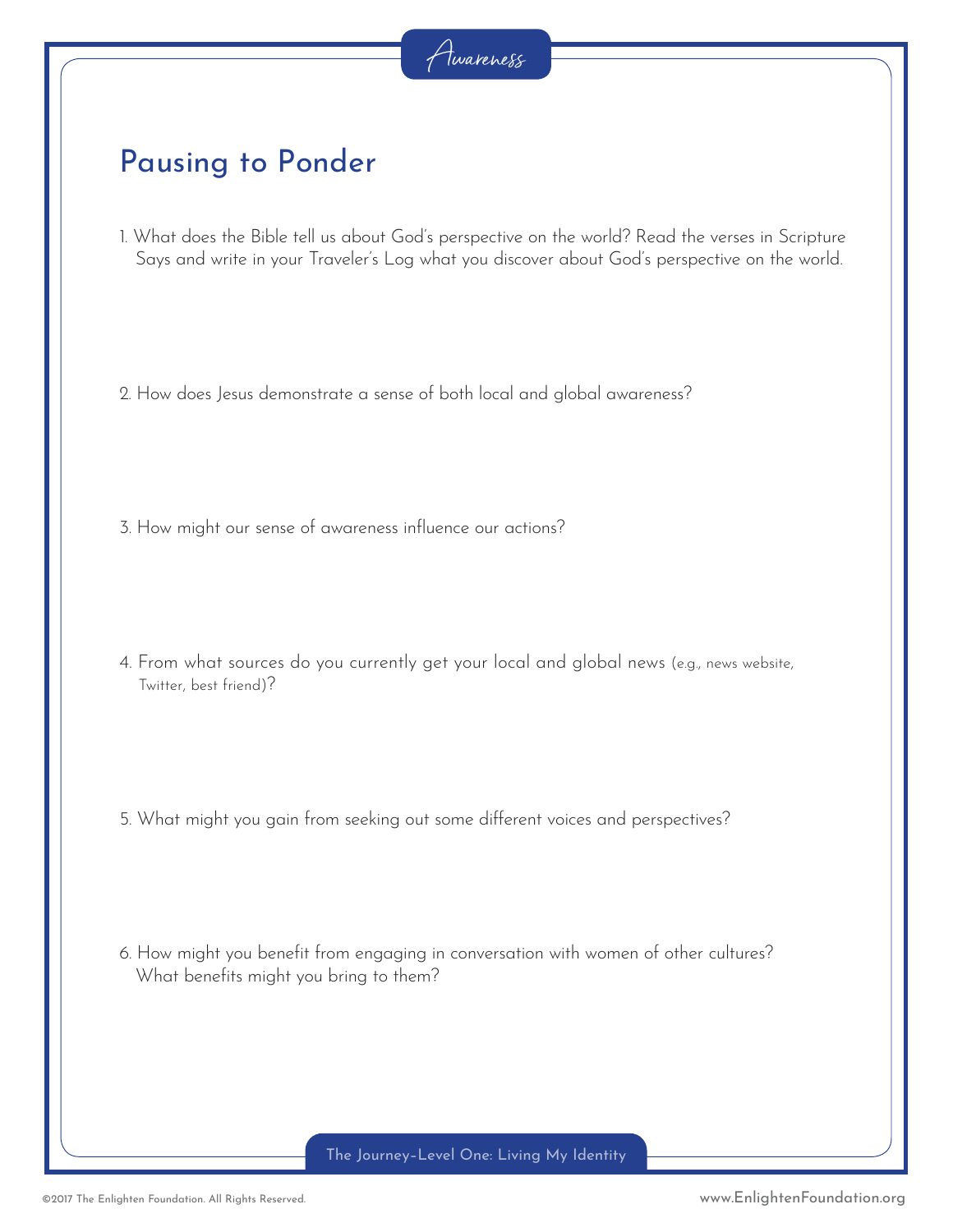#### Christ My Compass **Janet George**

#### **"Let my heart be broken with the things that break the heart of God." – Robert Pierce**

Robert Pierce wrote these words in the flyleaf of his Bible in 1947 after witnessing widespread hunger and poverty during a mission trip to China. Back home, he showed film footage to church audiences, imploring Christians to financially support the children overseas. Three years later, he incorporated this mission as World Vision, now one of the world's largest and most impactful Christian humanitarian organizations.

Whether across the road or across the world, let us pray, "Lord, may my heart be broken with the things that break yours."

Awareness requires us to have our eyes wide open to see as Jesus does. One who has come to epitomize open eyes and an open heart is the "Good Samaritan."

**Jesus said: "A man was going down from Jerusalem to Jericho, when he was attacked by robbers. They stripped him of his clothes, beat him and went away, leaving him half dead. A priest happened to be going down the same road, and when he saw the man, he passed by on the other side. So too, a Levite, when he came to the place and saw him, passed on the other side. But a Samaritan, as he traveled, came to the place and saw him, and when he saw him, he took pity on him. He went to him and bandaged his wounds, pouring oil and wine. Then he put the man on his own donkey, brought him to an inn and took care of him. The next day he took out two denarii and gave them to the innkeeper, 'Look after him,' he said, 'and when I return, I will reimburse you for any extra expense you may have.' Which of these three do you think was a neighbor to the man who fell into the hands of robbers?" The expert in the law replied, "The one who had mercy on him." Jesus told him, "Go and do likewise." – Luke 10:30-37**

The road from Jerusalem to Jericho was a rocky, sharply descending road that was known for being a dangerous route. Jesus mentioned that three people passed by the injured man on this dangerous road:

- 1. A priest. Priests were the religious leaders of the day. They were wealthy, and this priest was probably riding on a donkey.
- 2. A Levite. Levites were assistants to the priests. He was probably following the priest who went before him.
- 3. A Samaritan. Samaritans were despised by the Jews, yet Jesus chose this person to be the hero of the story.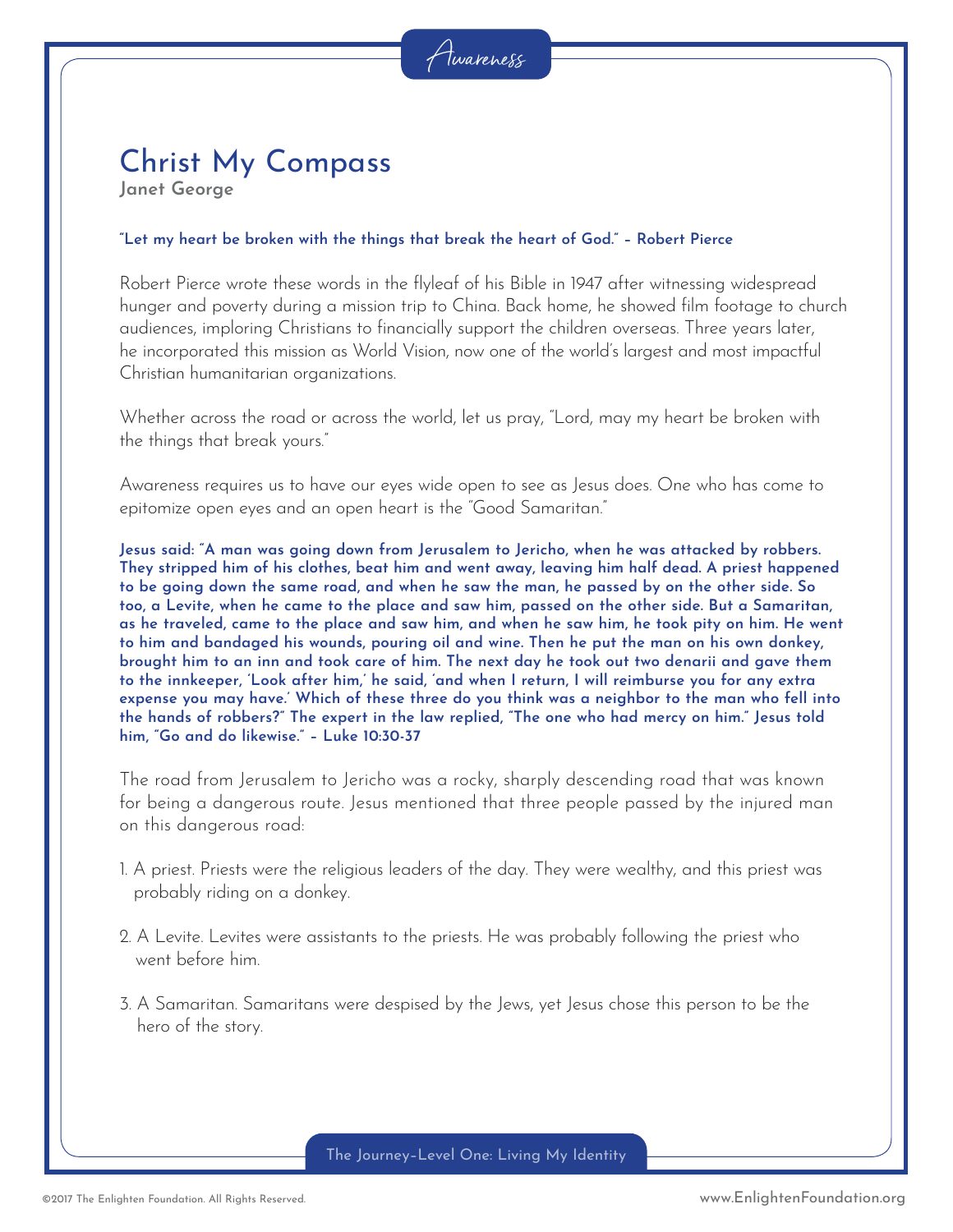# Christ My Compass continued

**Janet George**

Each of these men went through the same process of encountering the injured man, seeing the situation, and making a decision. Yet, the Samaritan saw the injured man with the eyes of Jesus and made a decision that followed suit.

First, they saw.

When you are faced with a need, do you tend to react with closed or open eyes? Fearful or sober eyes? Callous or compassionate eyes?

Then, they decided.

While the religious leaders may have had some pity for the injured man, they did nothing. What did the Samaritan do?

What did the Samaritan not do?

What do you think were some reasons for not stopping that went through the minds of the priest and the Levite?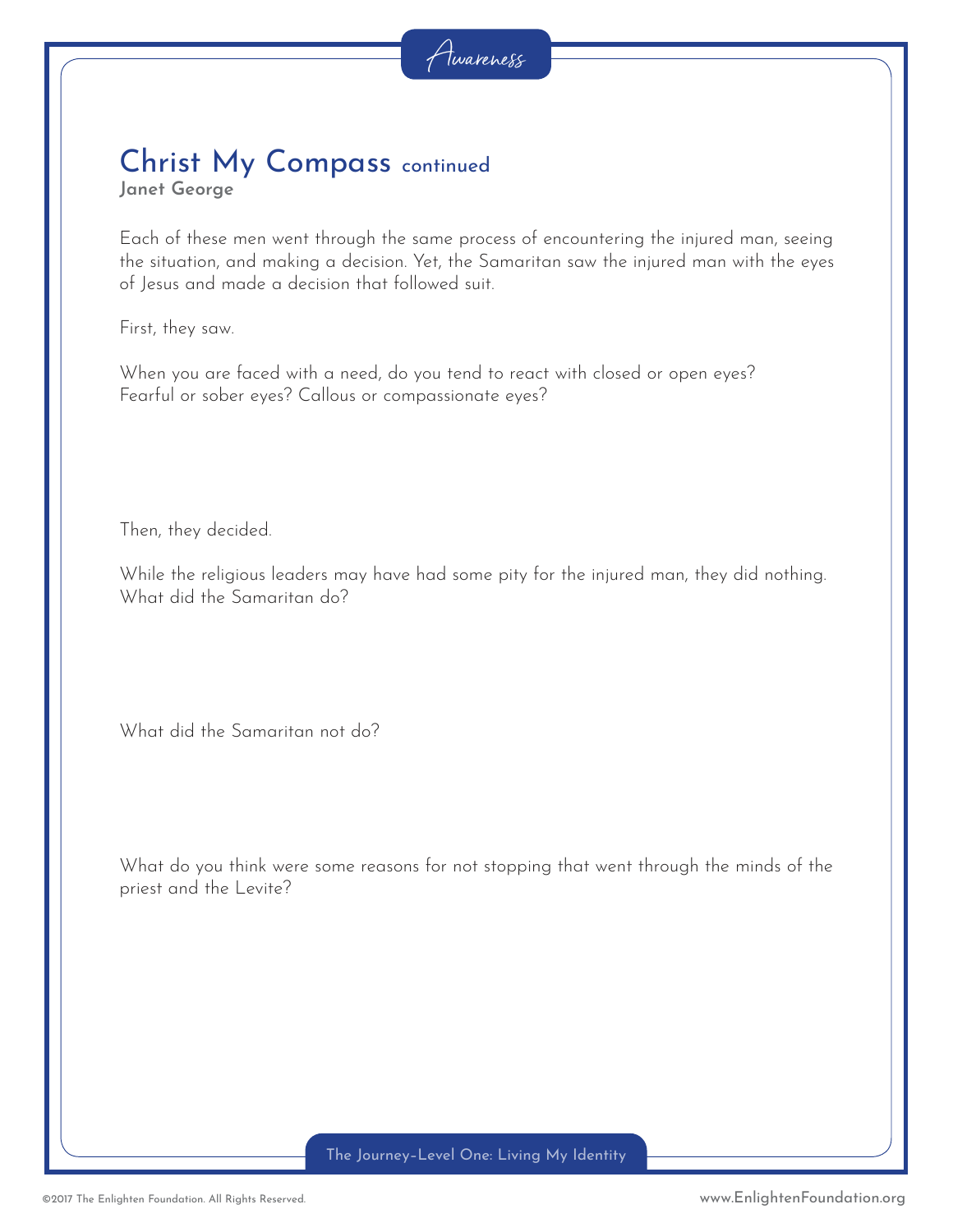### Following My Heart

1. What local issues most pull at your heart? Why?

2. What global issues most pull at your heart? Why?

3. What are you currently doing locally and/or globally to have a positive impact on the world?

4. If you could choose one area in which to have a greater impact, what would it be and why?

5. Which of your specific gifts might God use to make an impact in this area?

6. How might God use your Journey group to make an even greater impact in this area?

**Stop & Pray:** Ask for the love and compassion God feels for the world to be reflected in your own heart and actions.



The Journey–Level One: Living My Identity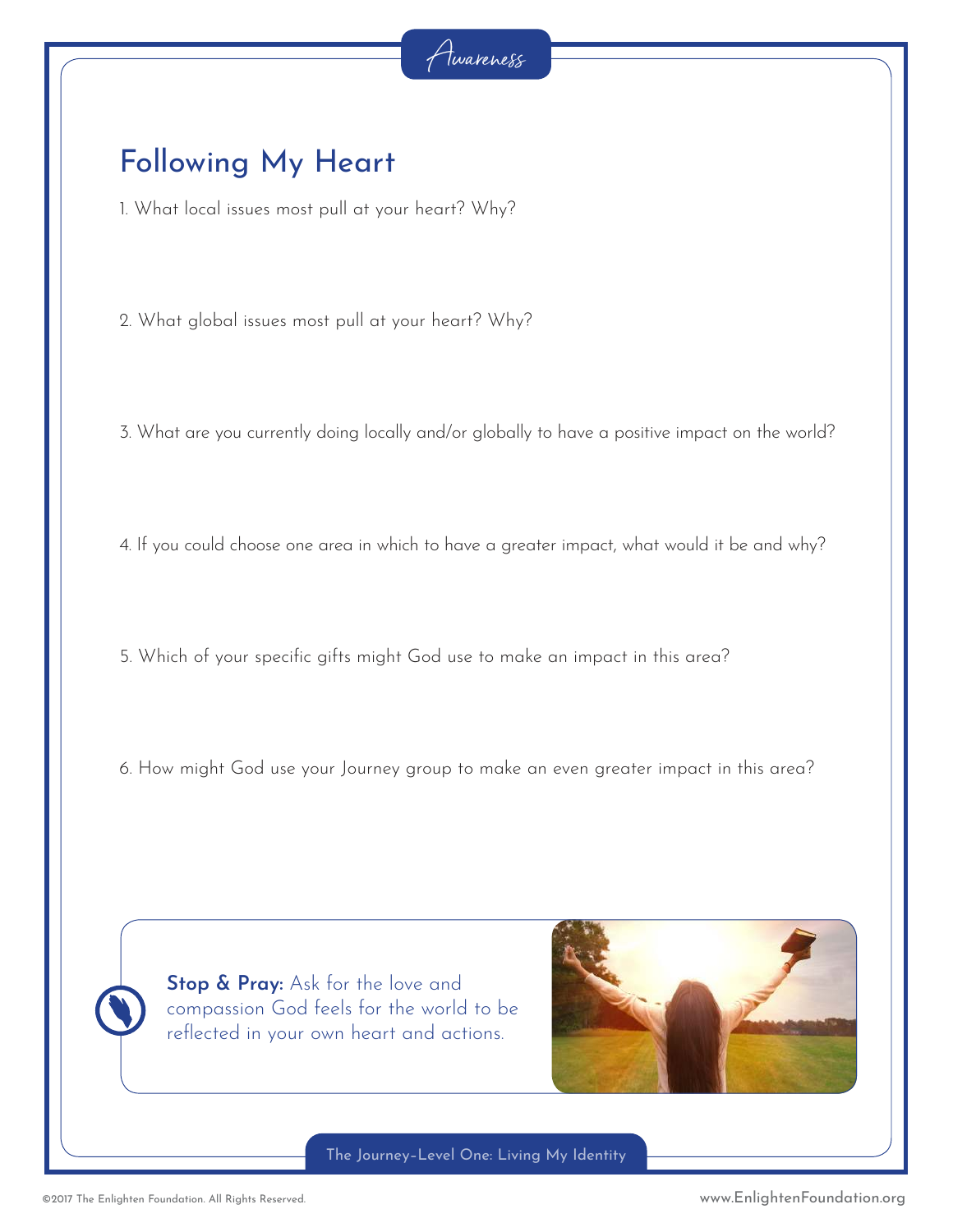### Stepping Stones

I would love to impact the world in the following three ways:

| - |  |
|---|--|
|   |  |

 $\mathcal{Q}$ 

3.

### Linking Arm in Arm

A primary purpose of the Journey group is to empower women and children in the world. Let's first step out in our community. Please write your answers to the next 4 questions in your Traverler's Log.

1. List three local community projects that your Journey group could work on together (please refer to the list of programs Enlighten recommends).

2. Discuss how your Journey group might assist those programs' missions.

- 3. Why is it effective for women to work together on projects?
- 4. Review the Project Sparkle programs and how women have walked alongside women and children in those programs.

#### **REFLECTION**

- 1. What have you gained so far as a result of engaging with your Journey group?
- 2. How would you describe the dynamics of your Journey group?
- 3. Is there any way you feel the group dynamic could be improved?
- 4. What contributions can you make towards your group?
- 5. Write your reflections in your Traveler's Log.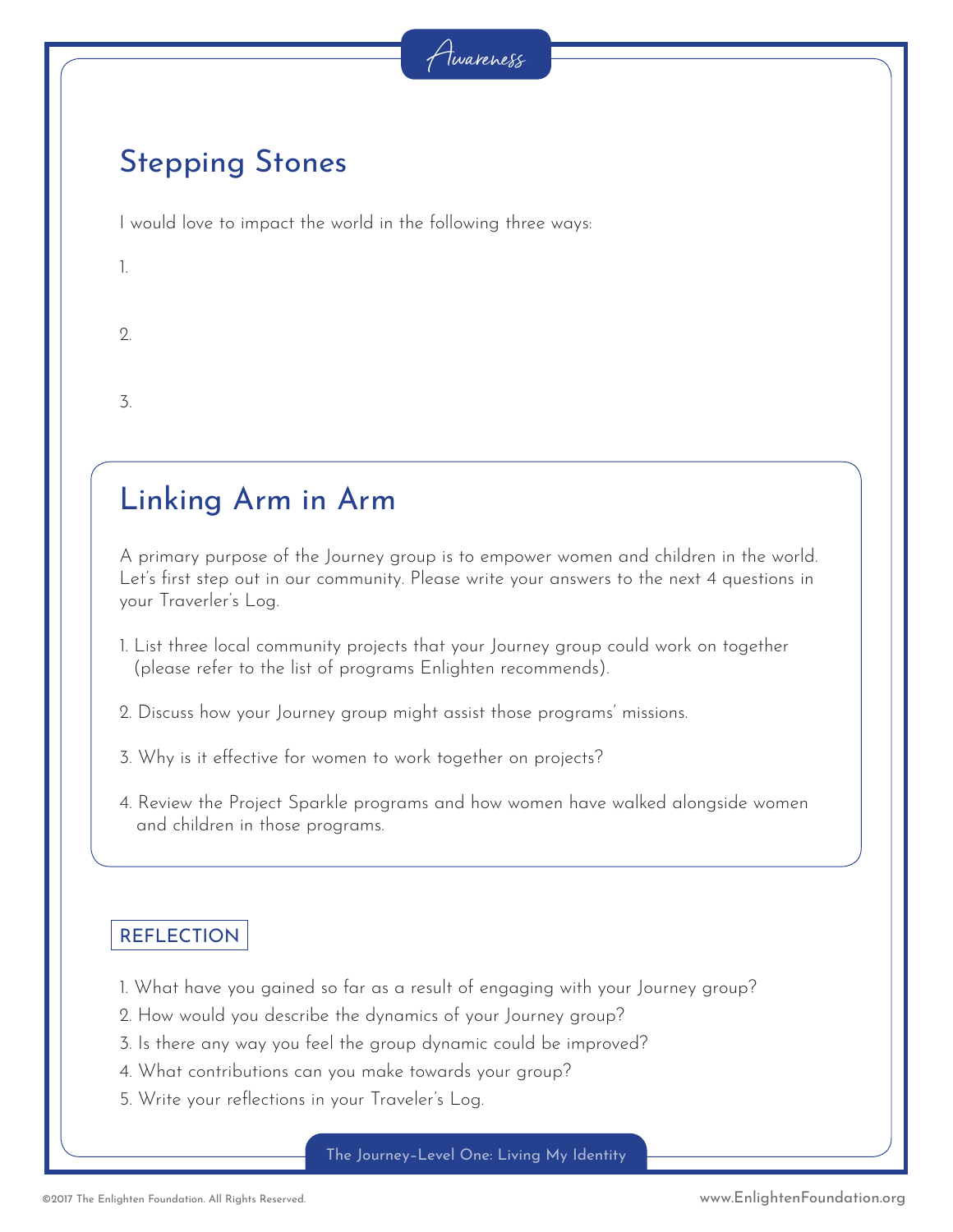#### Awareness

#### Scripture Says

 $+222.4660$ 

"The earth is the Lord's, and everything in it, the world, and all who live in it."

(Psalm 24:1)

 $\begin{picture}(120,115) \put(0,0){\dashbox{0.5}(11.5,0){ }} \put(15,0){\dashbox{0.5}(11.5,0){ }} \put(15,0){\dashbox{0.5}(11.5,0){ }} \put(15,0){\dashbox{0.5}(11.5,0){ }} \put(15,0){\dashbox{0.5}(11.5,0){ }} \put(15,0){\dashbox{0.5}(11.5,0){ }} \put(15,0){\dashbox{0.5}(11.5,0){ }} \put(15,0){\dashbox{0.5}(11.5,0){ }} \put(15,0){\dashbox{0.5}($ 

"For as high as the heavens are above the earth, so great is his love for those who fear him; as far as the east is from the west, so far has he removed our transgressions from us. As a father has compassion on his children, so the Lord has compassion on those who fear him."

(Psalm 103:11-13)

 $+222.4660$ 

"Therefore go and make disciples of all nations, baptizing them in the name of the Father and of the Son and of the Holy Spirit, and teaching them to obey everything I have commanded you."

(Matthew 28:19)



"For in him all things were created: things in heaven and on earth, visible and invisible, whether thrones or powers or rulers or authorities; all things have been created through him and for him."

(Colossians 1:16)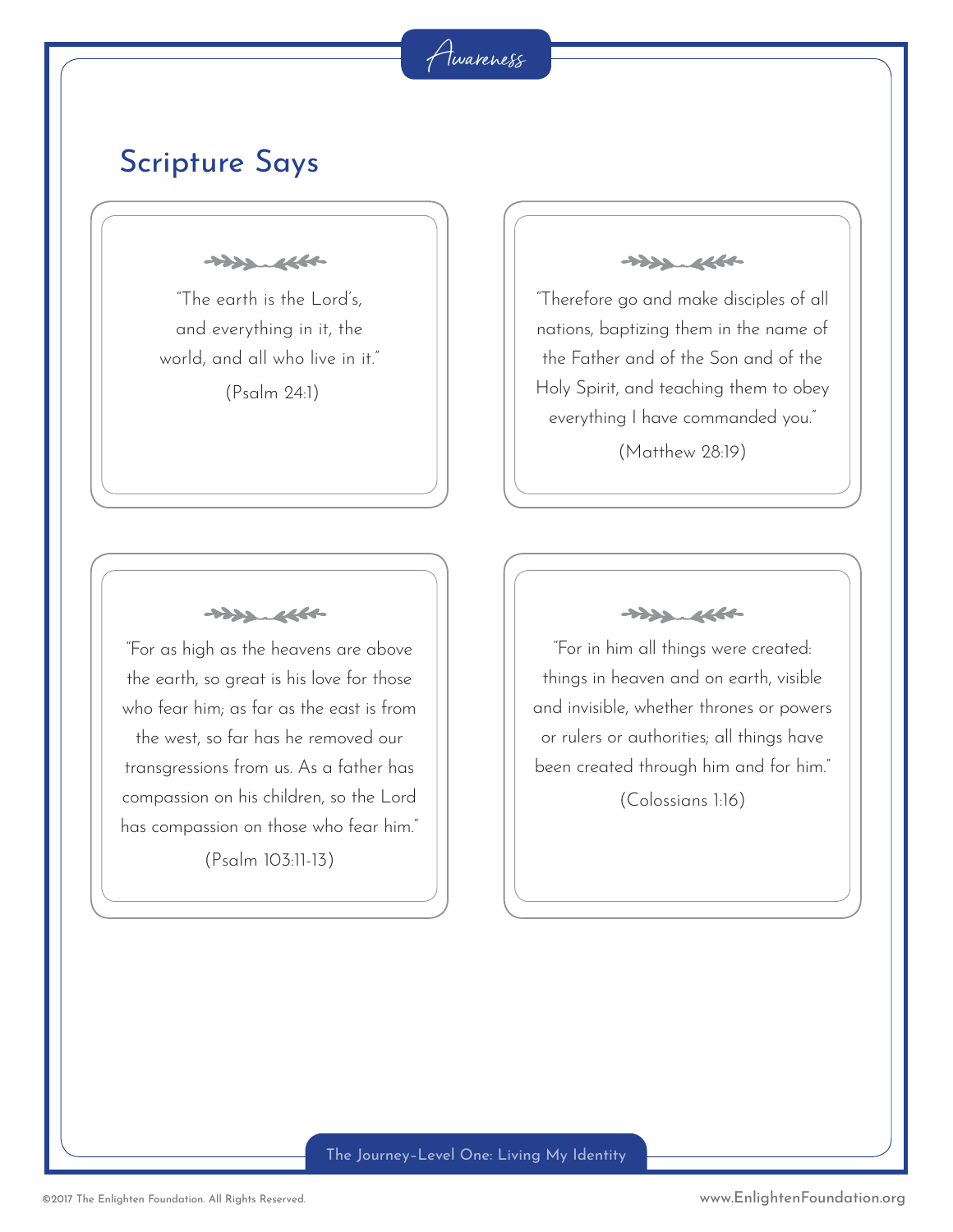

# Traveler's Log

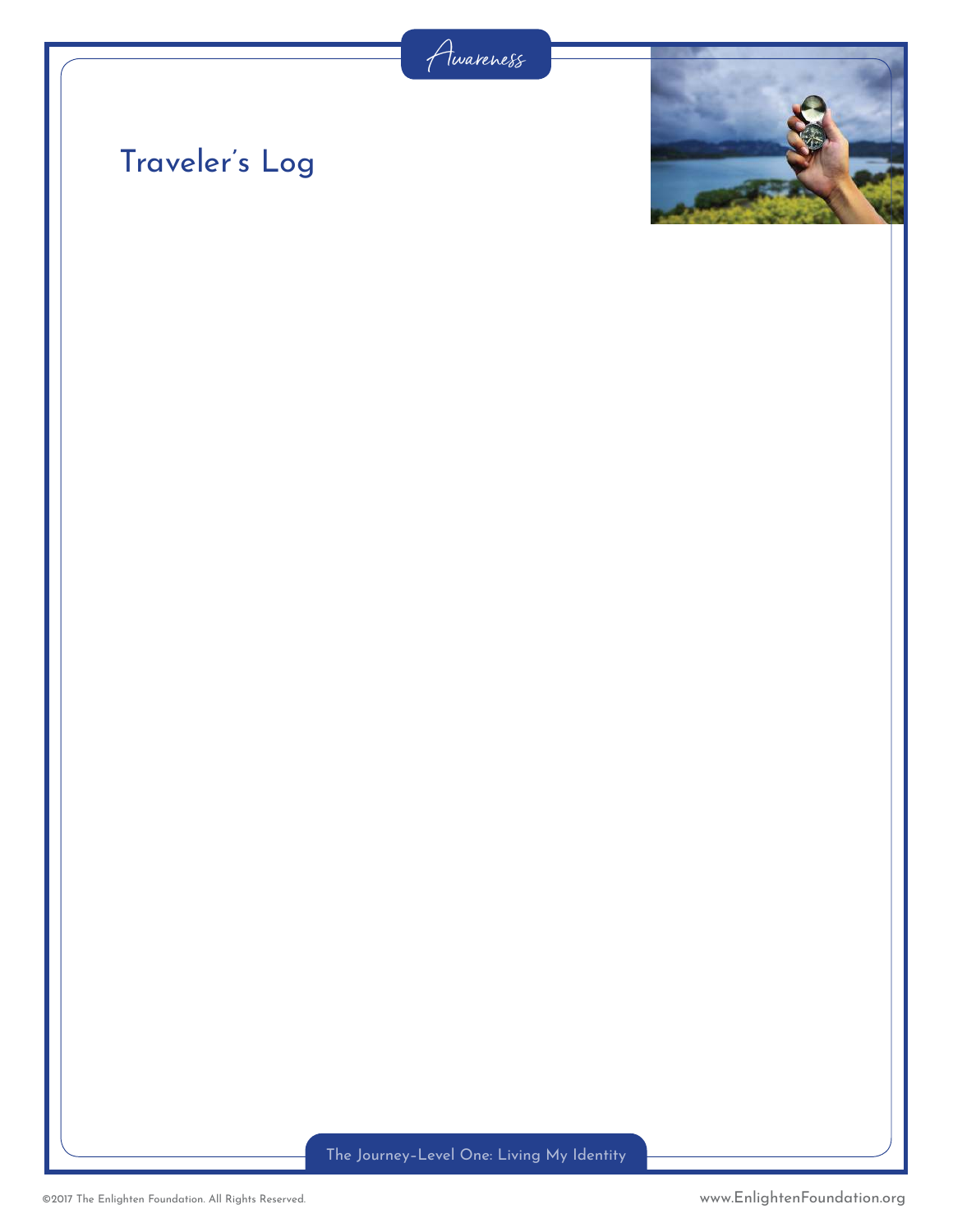### Discussion Questions

Scripture: Read aloud each verse from Scripture Says for the topic of Awareness.

- 1. What are three priorities that you think would be global concerns for women?
- 2. According to Scripture Says, what is God's perspective on the world?



- 3. How might you benefit from engaging in conversation with women of other cultures? What benefits might you bring to them?
- 4. What local and global issues most pull at your heart? Why?
- 5. What are three ways you would love to impact your community and the world?
- 6. Which of your specific gifts might God use to make an impact?
- 7. List three local community projects that your Journey group could work on together (please refer to the list of programs Enlighten recommends).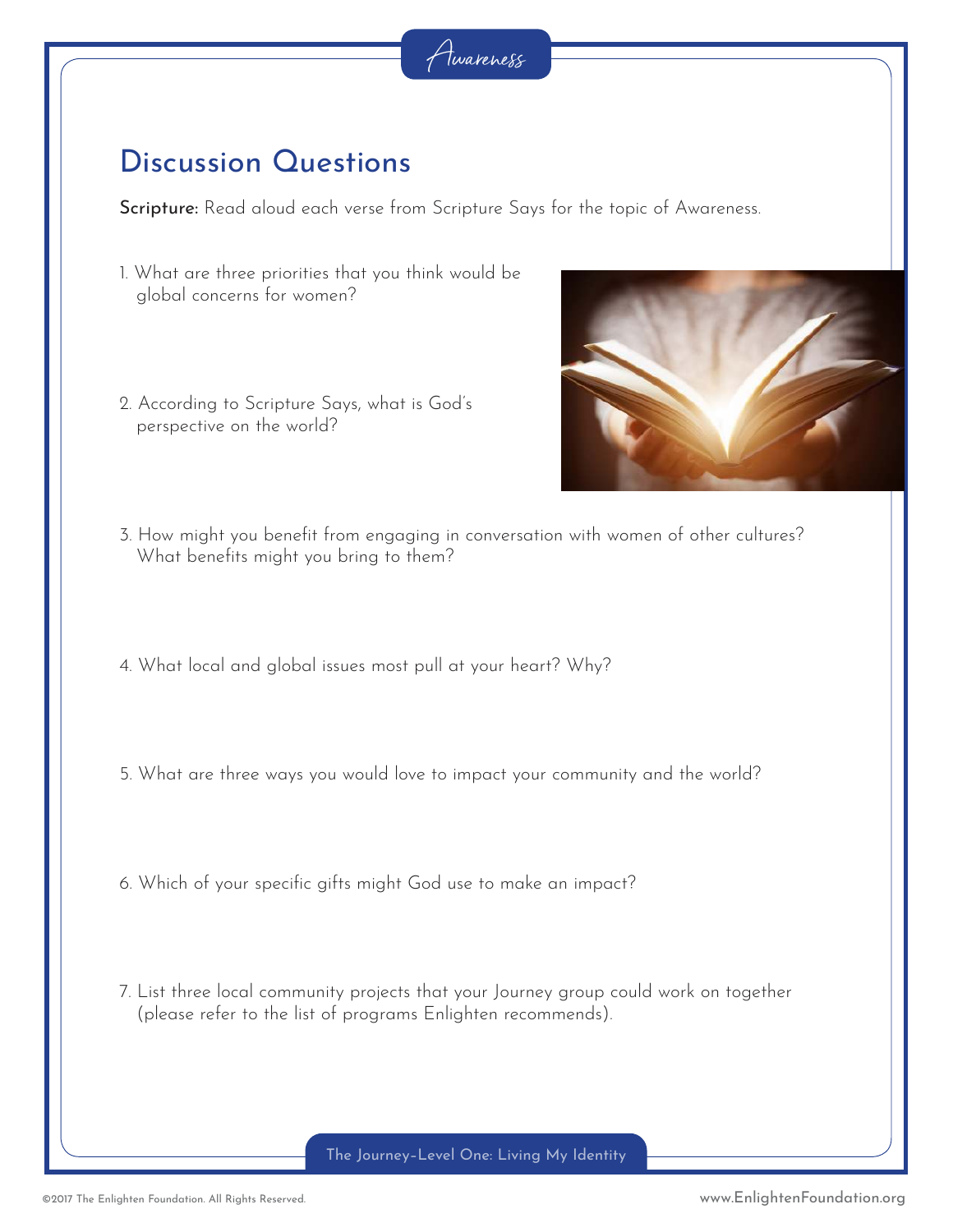Connection

#### Created for Connection

As Christian women with a unique purpose, we are designed to live and thrive in the context of positive relationships—both with God and with people. Yet, we often fall into negative relational habits, such as isolation or codependency. It takes time and a concerted effort, but building positive connections with God and others is vital to our growth as Christians and our impact on the world. You cannot fulfill God-given purpose alone!

**"Friendship is born at that moment when one person says to another, 'What! You too? I thought I was the only one!' " – C.S. Lewis**

 $\begin{picture}(120,115) \put(0,0){\line(1,0){15}} \put(15,0){\line(1,0){15}} \put(15,0){\line(1,0){15}} \put(15,0){\line(1,0){15}} \put(15,0){\line(1,0){15}} \put(15,0){\line(1,0){15}} \put(15,0){\line(1,0){15}} \put(15,0){\line(1,0){15}} \put(15,0){\line(1,0){15}} \put(15,0){\line(1,0){15}} \put(15,0){\line(1,0){15}} \put(15,0){\line$ 



### Taking My First Step

1. Write names of people in your life who provide you with positive, unconditional support in your pursuit of growth and purpose.

2. Write names of people in your life who represent other relationships that you value as well.

3. Write down where you feel God fits into the relationship of you and these people.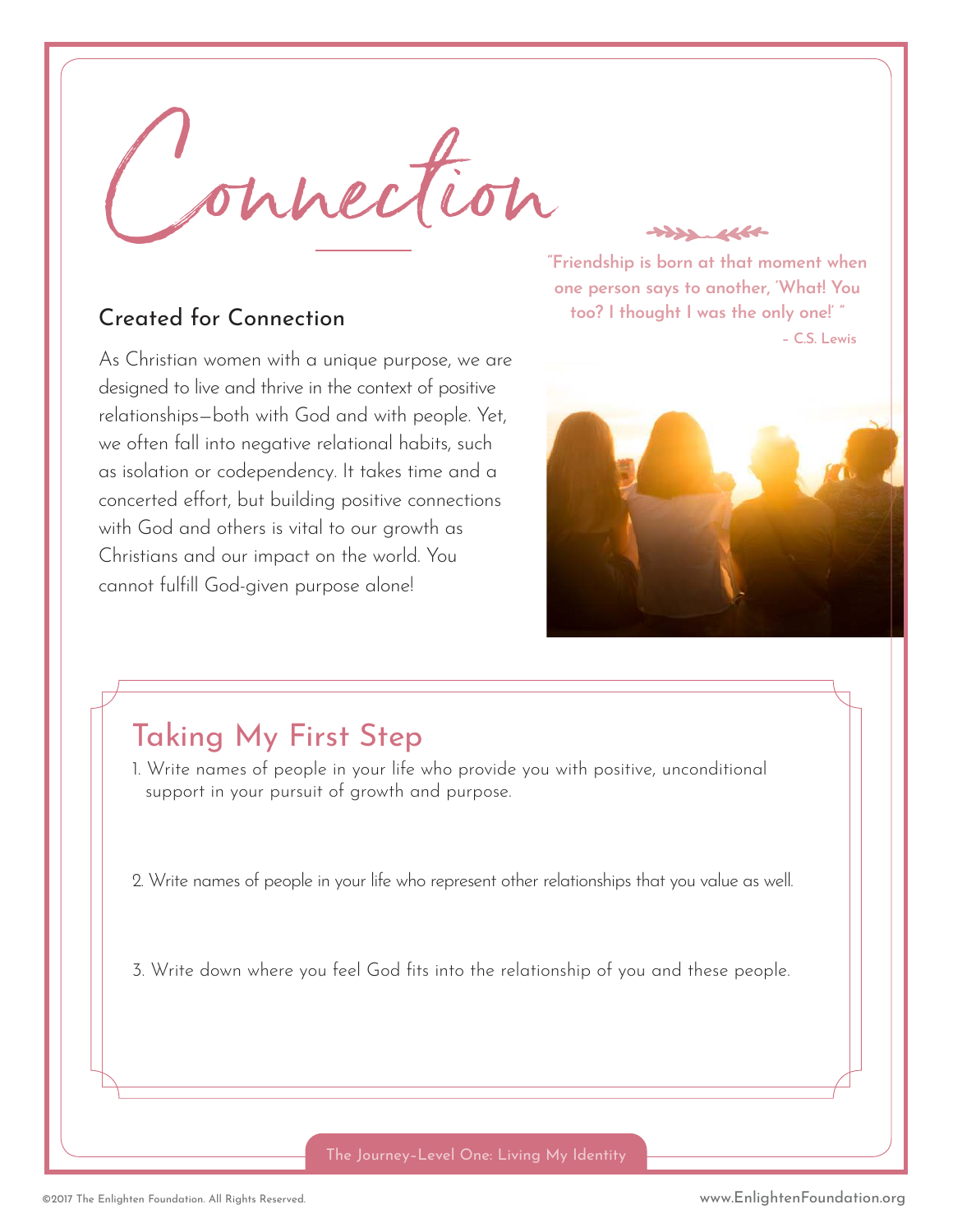### Pausing to Ponder

1. How do you feel about God's place in your diagram? Is there anything that you could work on that would strengthen your connection to God?

2. Have you wanted to widen your circle of friends or your connections with other Christians?

3. Why would it be important to widen your connections with other Christians?

4. What does the Bible say about connection with God and others? Read the verses in Scripture Says and write your discoveries in your Traveler's Log.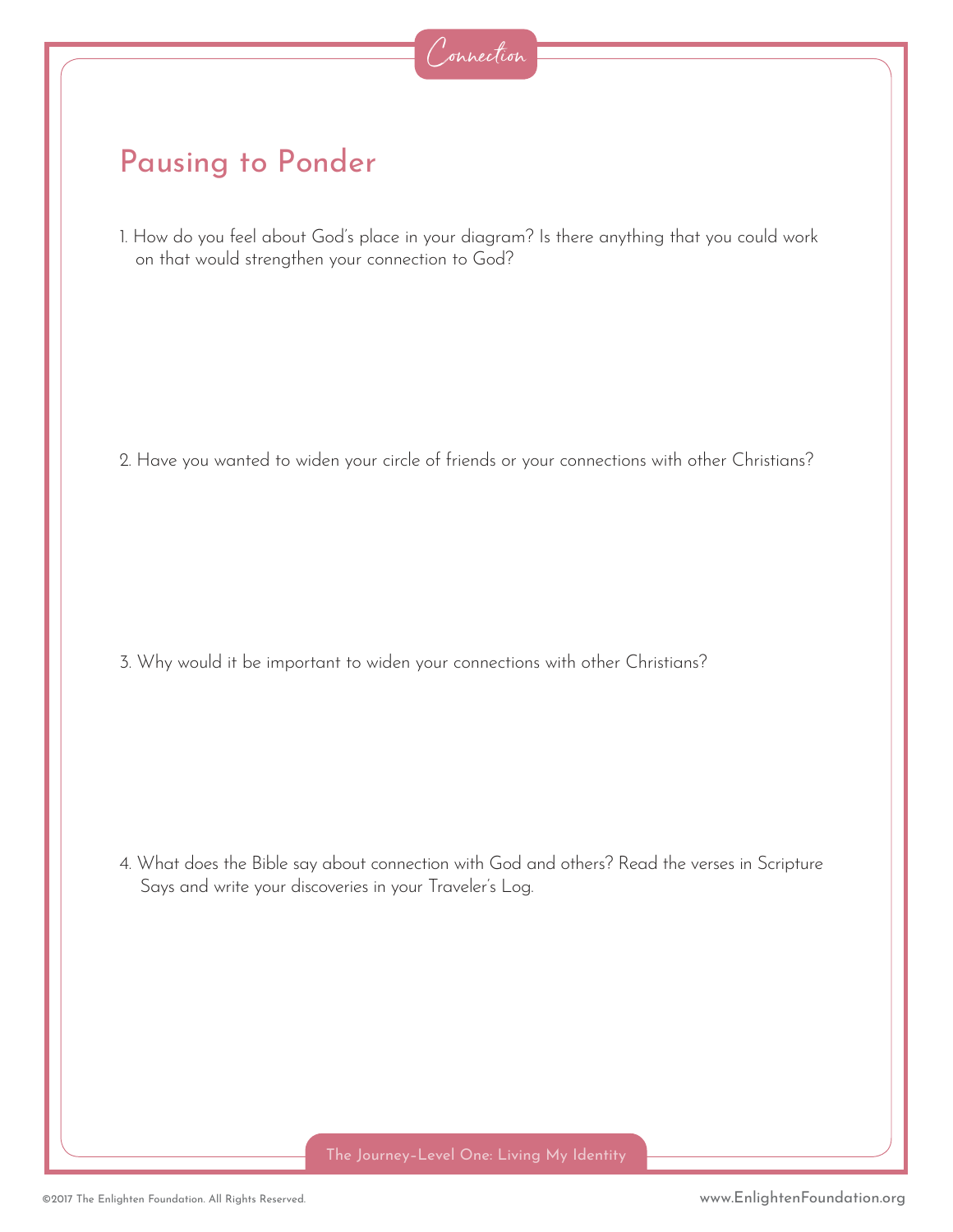# Christ My Compass

**Janet George**

Jesus is always waiting and desiring to connect with you and to deepen his friendship with you.

#### **1. Jesus' friendship is deep.**

#### **Read John 4:7-26.**

Jesus' conversation with the Samaritan woman was anything but superficial: it was intentional, meaningful, and deep. In fact, this seemingly chance meeting at a well became Jesus' longest recorded conversation in the Bible. As a result of this interaction, the woman put her faith in Christ and then led many in her village to do the same.

In what way do you sense Jesus desiring to deepen his friendship with you?

How would you like your conversations with Jesus and others to be more intentional and meaningful? What steps can you take?

#### **2. Jesus' friendship is compassionate.**

**"When Mary reached the place where Jesus was and saw him, she fell at his feet and said, 'Lord, if you had been here, my brother would not have died.' When Jesus saw her weeping, and the Jews who had come along with her were also weeping, he was deeply moved in spirit and troubled. 'Where have you laid him?' he asked. 'Come and see, Lord,' they replied. Jesus wept. Then the Jews said, 'See how he loved him!' " – John 11:32-36**

Compassion means "to suffer with." Jesus suffered with Mary and her community and felt the grief and pain of their loss, even though Jesus knew that he would raise Mary's brother, Lazarus, from the dead.

When has someone come alongside you and suffered with you during a difficult time?

When have you felt someone else's pain?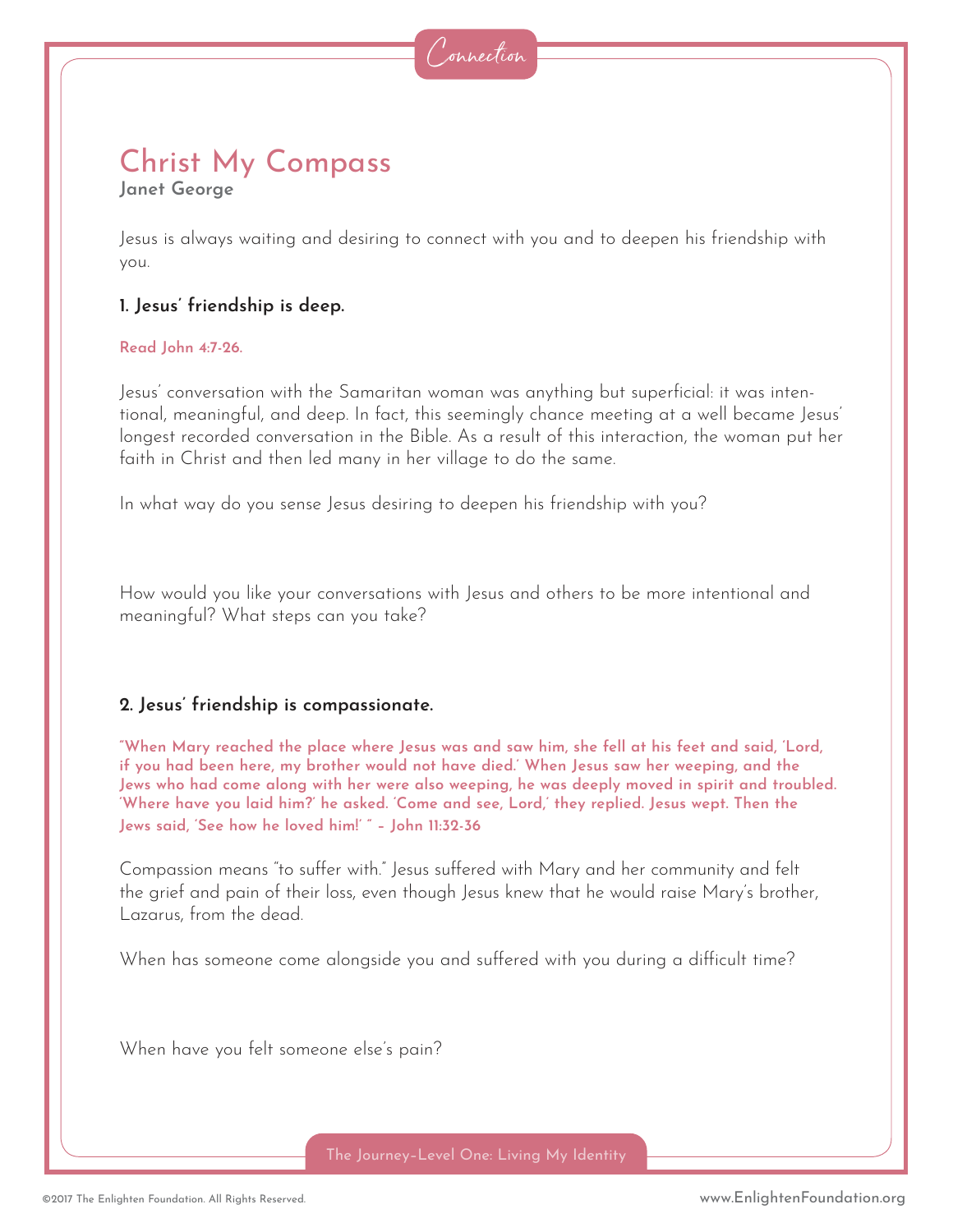### Christ My Compass continued

**Janet George**

#### **3. Jesus' friendship breaks cultural and social boundaries.**

**"As Jesus walked along, he saw Levi son of Alphaeus sitting at the tax collector's booth. 'Follow me,' Jesus told him, and Levi got up and followed him. While Jesus was having dinner at Levi's house, many tax collectors and sinners were eating with him and his disciples, for there were many who followed him. When the teachers of the law who were Pharisees saw him eating with the sinners and tax collectors, they asked his disciples: 'Why does he eat with tax collectors and sinners?' On hearing this, Jesus said to them, 'It is not the healthy who need a doctor, but the sick. I have not come to call the righteous, but sinners.' " – Mark 2:14-17**

Jesus offers his friendship to those we may least expect.

How has Jesus offered his friendship to you unexpectedly?

How is he asking you to offer friendship to others?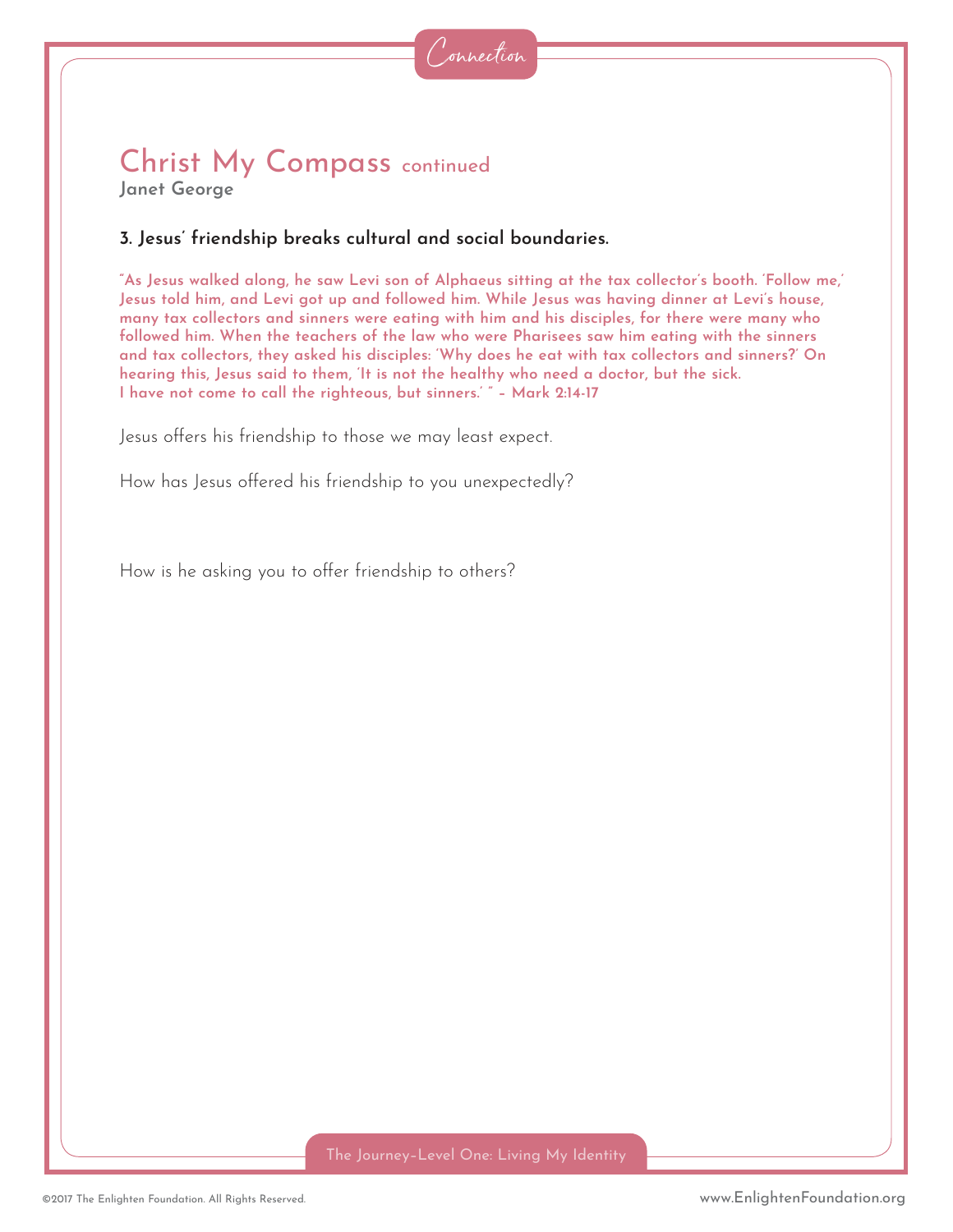### Following My Heart

1. What can you celebrate about your current relationships and connections?

- 2. When making new connections and friends, what are you looking for?
- 3. As a friend, what can you give?
- 4. How might The Enlighten Foundation and your Journey group help you with your connections?
- 5. How might these connections contribute to your relationship with the Lord?

**Stop & Pray:** Bring your celebrations and struggles to God in prayer. Ask for God's help and guidance as you seek to broaden and deepen your friendships and connections.

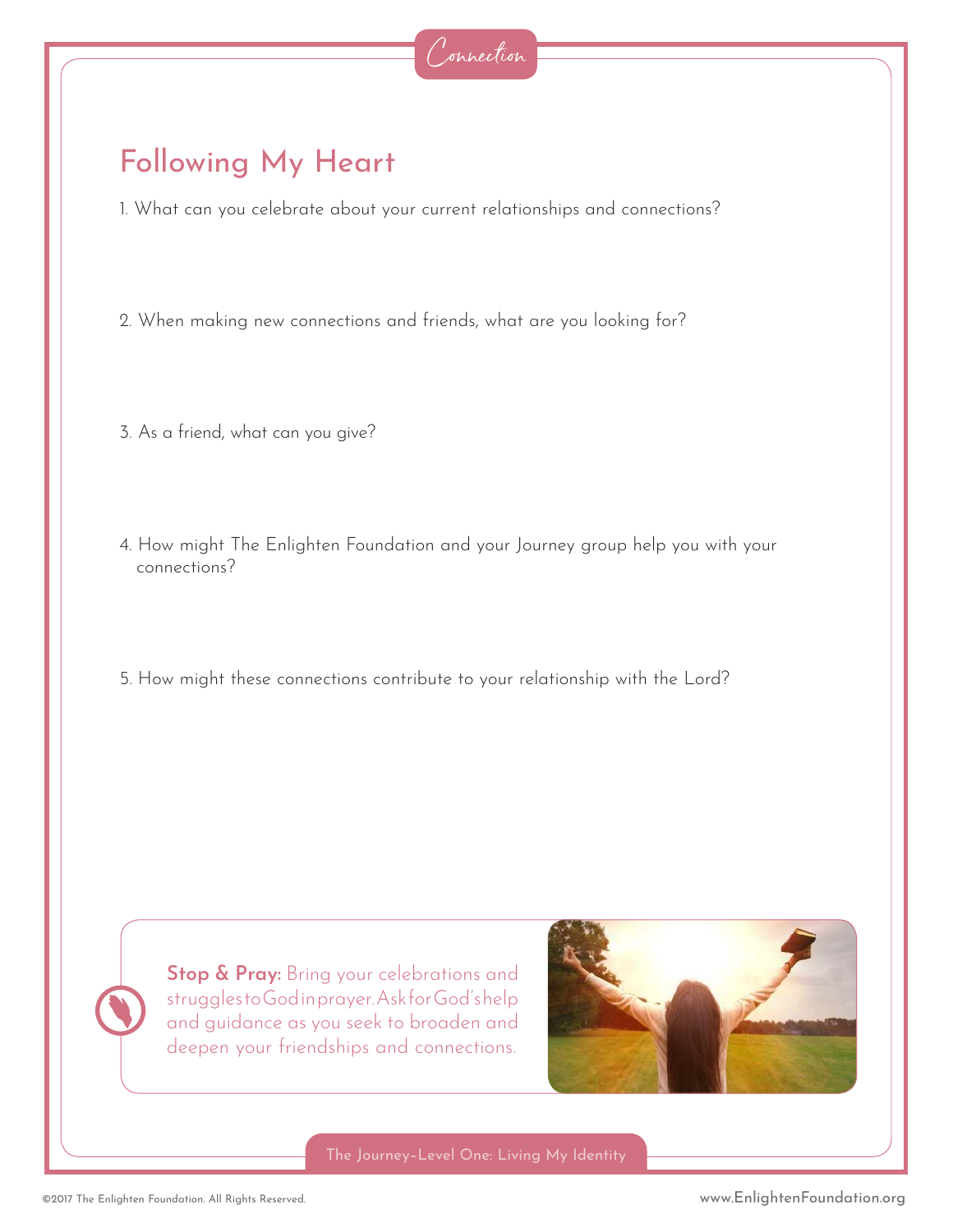### Stepping Stones

I'm looking for friends (or connections) that are:

1.

2.

3.

As a friend (or connection) to others I can offer:

1.

2.

## Linking Arm in Arm

1. How would you like to connect with the Lord this week?

2. Who would you like to connect with for coffee this week?

#### REFLECTION

We often feel isolated in our own world. Many other women feel the same about their lives. Reaching out to others helps break the isolation and creates community with others.

- 1. When do you tend to feel isolated or alone?
- 2. During those times, how do you feel? What is your response to that feeling?
- 3. How can you connect with the Lord or someone in the Enlighten community during those times?
- 4. Write your reflections in your Traveler's Log.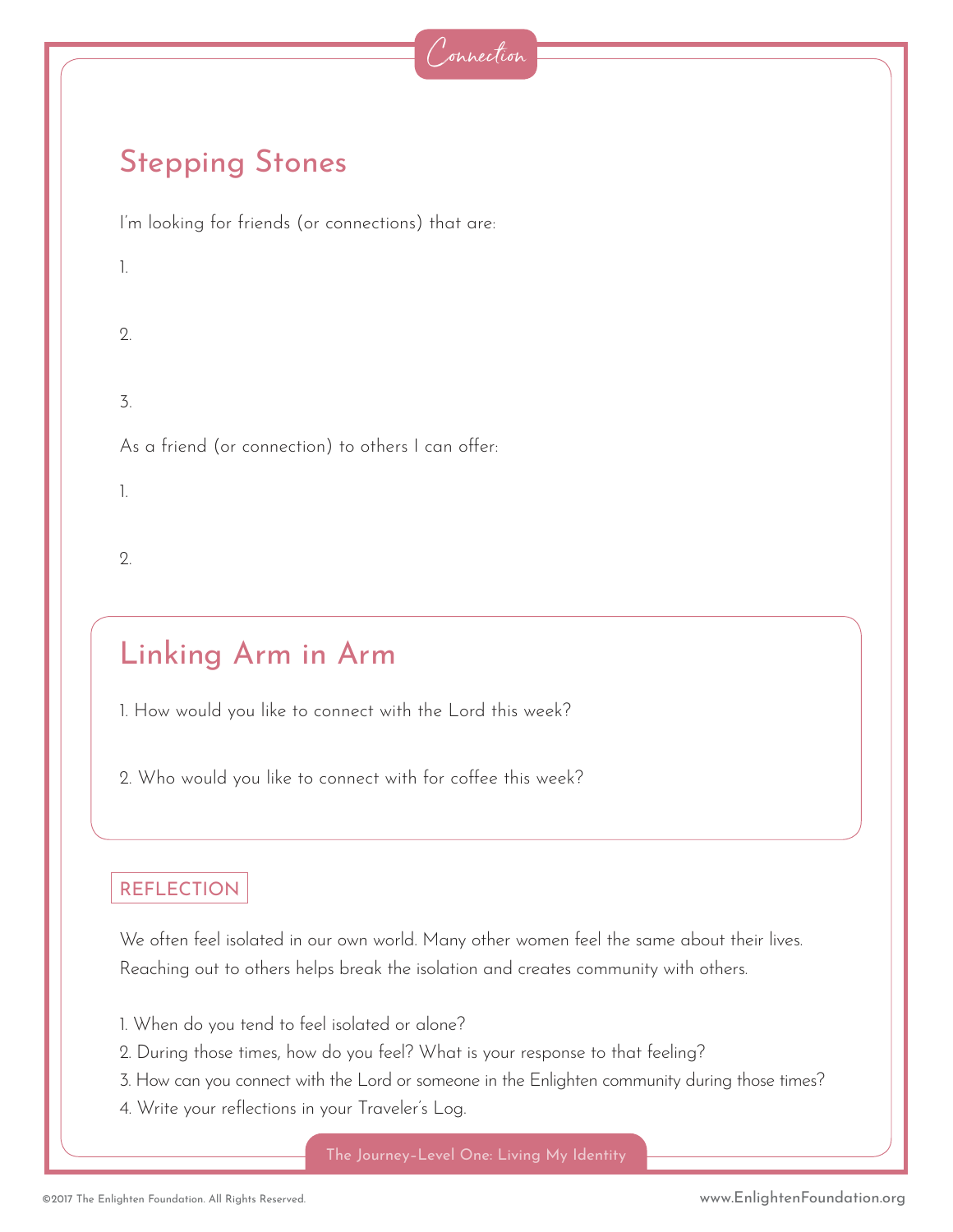#### Connection

### Scripture Says

 $+222.4660$ 

"Walk with the wise and become wise, for a companion of fools suffers harm."

(Proverbs 13:20)

 $+222.4660$ 

"Two are better than one, because they have a good return for their labor: If either of them falls down, one can help the other up. But pity anyone who falls and has no one to help them up. Also, if two lie down together, they will keep warm. But how can one keep warm alone? Though one may be overpowered, two can defend themselves. A cord of three strands is not quickly broken."

(Ecclesiastes 4:9-12)

 $+222.4660$ 

"A friend loves at all times, and a brother is born for a time of adversity."

(Proverbs 17:17)

 $\begin{picture}(120,115) \put(0,0){\vector(1,0){15}} \put(15,0){\vector(1,0){15}} \put(15,0){\vector(1,0){15}} \put(15,0){\vector(1,0){15}} \put(15,0){\vector(1,0){15}} \put(15,0){\vector(1,0){15}} \put(15,0){\vector(1,0){15}} \put(15,0){\vector(1,0){15}} \put(15,0){\vector(1,0){15}} \put(15,0){\vector(1,0){15}} \put(15,0){\vector(1,0){15}} \put(15,0){\vector$ 

"If two of you on earth agree about anything they ask for, it will be done for them by my Father in heaven. For where two or three gather in my name, there am I with them."

(Matthew 18:19-20)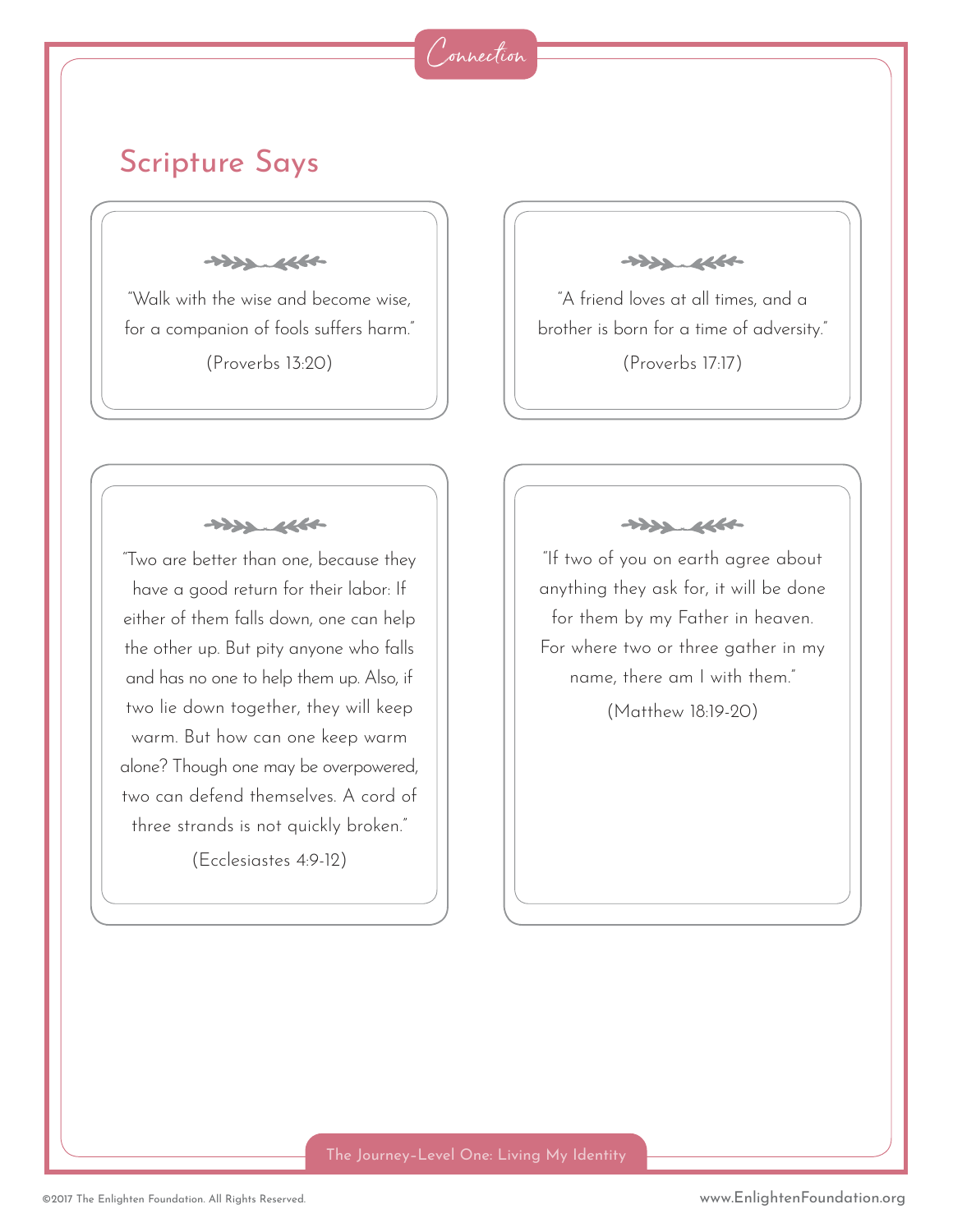

#### Scripture Says continued

 $+222.4660$ 

"I am the vine; you are the branches. If you remain in me and I in you, you will bear much fruit; apart from me you can do nothing."

(John 15:5)

 $+222.4660$ 

"Let us consider how we may spur one another on toward love and good deeds, not giving up meeting together, as some are in the habit of doing, but encouraging one another – and all the more as you see the Day approaching."

(Hebrews 10:24-25)

 $\begin{picture}(120,115) \put(0,0){\vector(1,0){15}} \put(15,0){\vector(1,0){15}} \put(15,0){\vector(1,0){15}} \put(15,0){\vector(1,0){15}} \put(15,0){\vector(1,0){15}} \put(15,0){\vector(1,0){15}} \put(15,0){\vector(1,0){15}} \put(15,0){\vector(1,0){15}} \put(15,0){\vector(1,0){15}} \put(15,0){\vector(1,0){15}} \put(15,0){\vector(1,0){15}} \put(15,0){\vector$ 

"Dear friends, since God so loved us, we also ought to love one another. No one has ever seen God; but if we love one another, God lives in us and his love is made complete in us."

(1 John 4:11-12)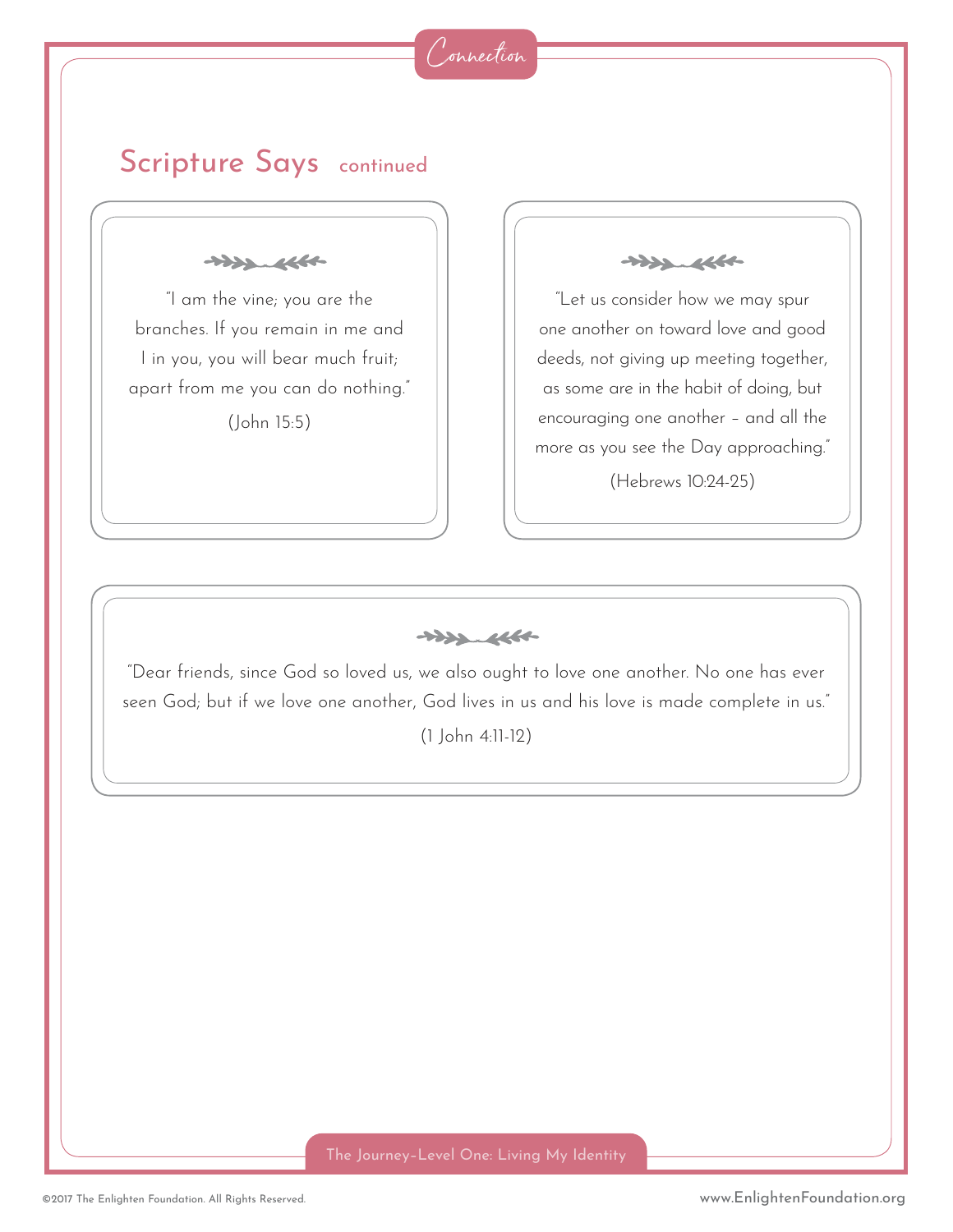

# Traveler's Log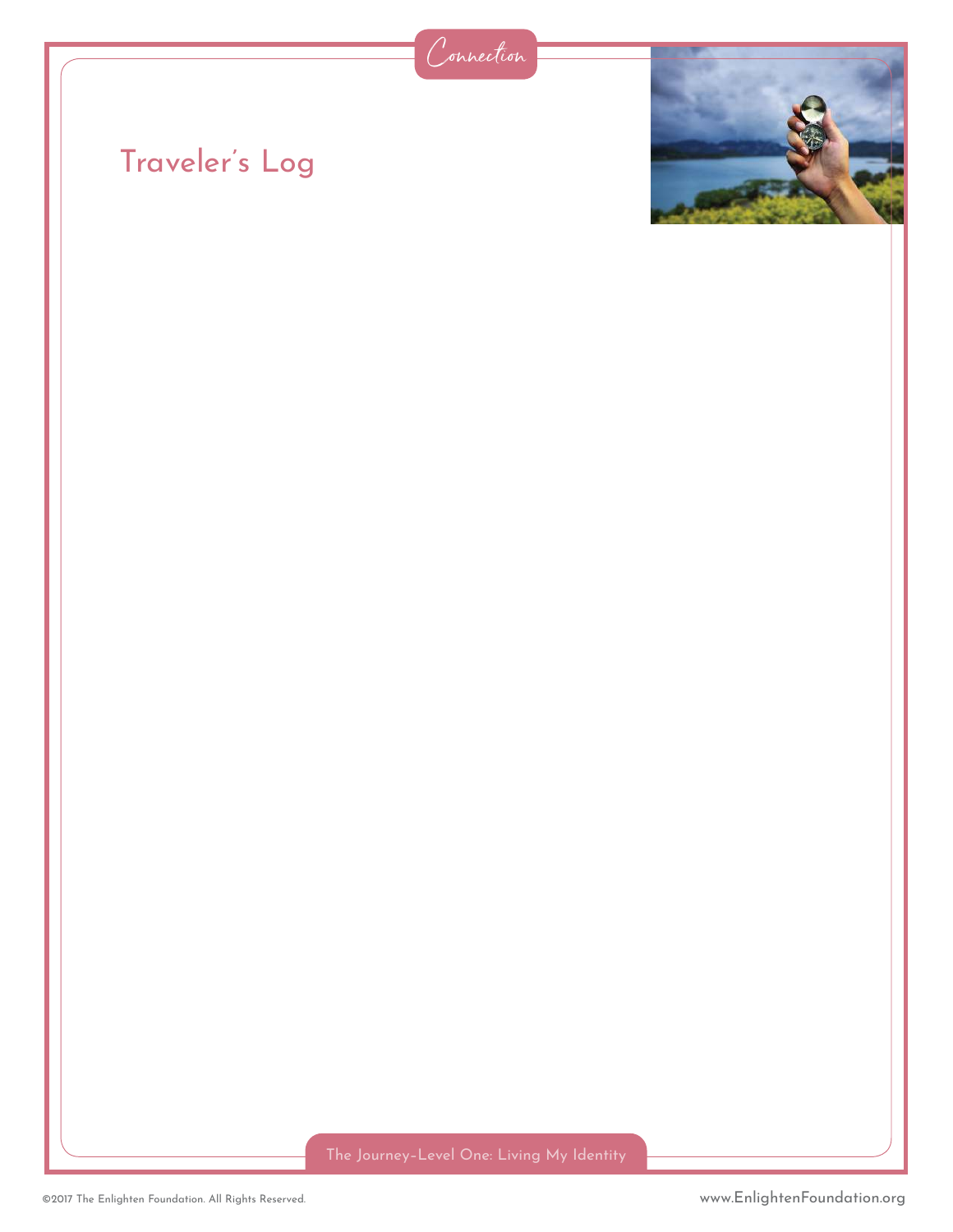### Discussion Questions

Scripture: Read aloud each verse from Scripture Says for the topic of Connection.

1. What is one way that you feel your current relationships are strong or thriving?

2. What is one way that you would like to improve your current relationships? How might our community of Christian women help in this pursuit?

3. What is something positive or beautiful about your relationship with the Lord?

4. How would you like to grow in your relationship with the Lord? How might our community of Christian women help in this pursuit?

5. How are you feeling about your connection with the Enlighten community? What are ways that your group can build meaningful connections with one another and within the Enlighten community?